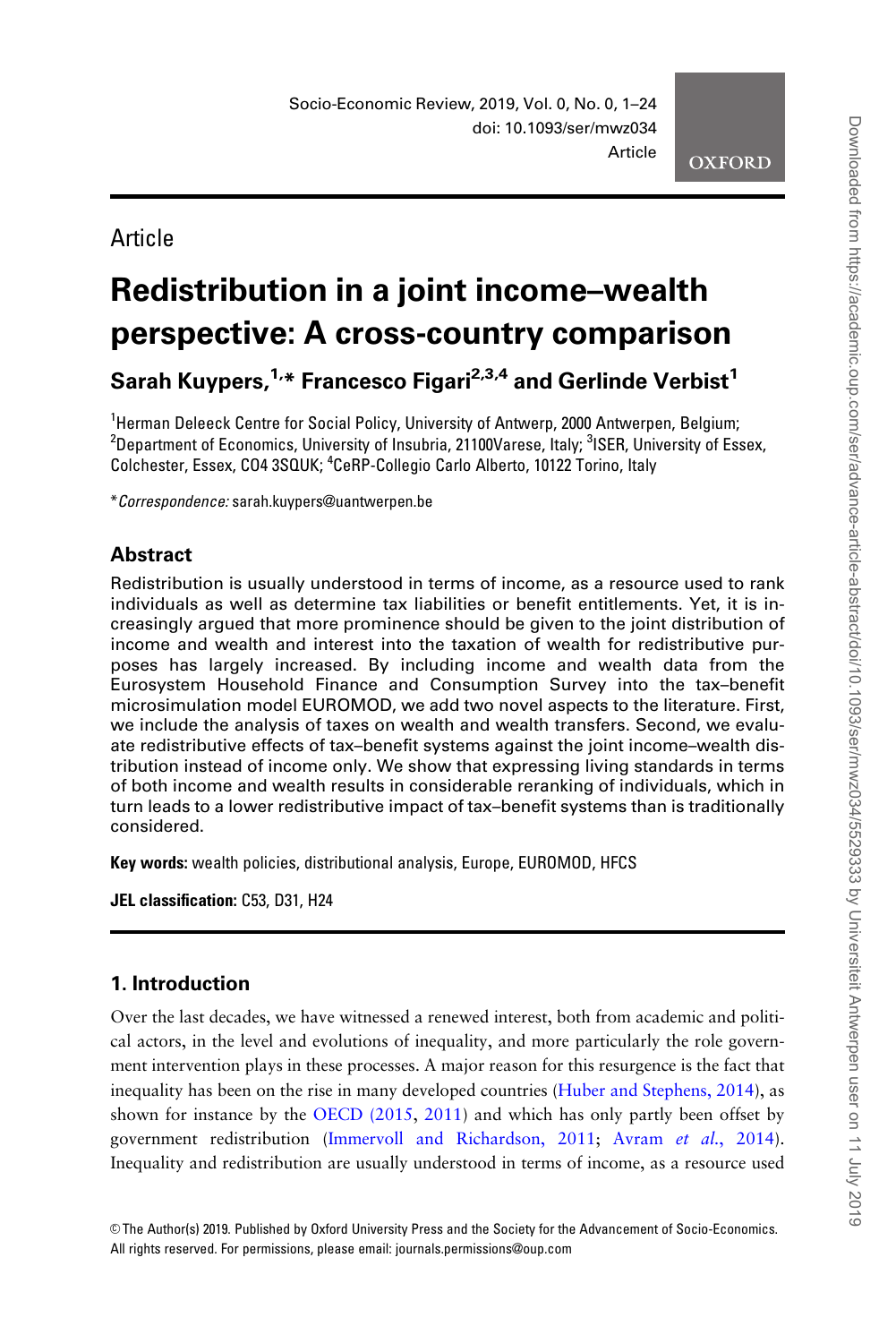to rank individuals as well as determine ability to pay or benefit entitlements. However, one of the most striking evolutions is related to wealth rather than income. Over the last 60 years, private wealth accumulation has continuously increased such that aggregate private wealth–national income ratios have nowadays returned to levels observed in the 19th century, ranging from 300% to 600%. Such levels are determined by different economic factors, such as the long-run asset price recovery effect, high saving rates and low economic growth rates, at least partially sustained by pro-capital policies. High wealth–income ratios are not necessarily bad but they raise challenging issues about capital taxation [\(Piketty,](#page-23-0) [2014](#page-23-0)) and the overall structure of inequality ([Davies, 2009](#page-22-0)).

Despite these developments in private wealth accumulation, in the prevailing literature, living standards continue to be one-dimensionally defined and measured through income streams. However, savings and assets also significantly impact living standards of individuals and households through their various functions. First, wealth increases consumption possibilities through the generation of capital income, and this without having to sacrifice leisure. Savings and assets can also serve as a buffer to smooth consumption during low-income periods or to face unexpected costs. Furthermore, the mere ownership of wealth also increases utility because it creates independence and opens up a wider range of free choices [\(Sherraden, 1991\)](#page-23-0). Finally, wealth is an important contributor in achieving or maintaining class status [\(Spilerman, 2000](#page-23-0)), as well as having economic and political power. Given the increasing importance of wealth over income, one can even argue that being a capital owner has become the most important determinant of living standards. Therefore, it is increasingly argued that more prominence should be given to the joint distribution of income, consump-tion and wealth [\(Stiglitz](#page-23-0) et al., 2009; [Brandolini](#page-22-0) et al., 2010; Jäntti et al.[, 2013;](#page-22-0) [OECD,](#page-23-0) [2013](#page-23-0)).

As living standards and inequality are typically expressed in income terms, previous studies have also evaluated the redistributive effects of income taxes and transfers by comparing the distribution of market and disposable household income (see e.g. [Mahler and Jesuit,](#page-23-0) [2006](#page-23-0); [Avram](#page-21-0) et al., 2014; [Huber and Stephens, 2014;](#page-22-0) [Verbist and Figari, 2014](#page-23-0)). However, over the last years, strong arguments have been made for broadening the scope of indirect and wealth taxes as a way to raise government revenues and adopt forms of taxation less detrimental to growth (e.g. [Arnold](#page-21-0) et al., 2011; Bach et al.[, 2014;](#page-21-0) [Piketty, 2014\)](#page-23-0). Yet, empirical evidence on the effects of both existing and hypothetical wealth taxes is largely missing as previous studies do not take into account wealth taxes and policies as part of the redistributive effort of welfare states.

Based on this literature, we expect that expressing inequality and redistribution in terms of income alone provides only a partial picture about the level of socio-economic inequality and government redistribution. In particular, we expect that a more comprehensive concept of resources and their use, including income, wealth and consumption, provides a different evaluation of the redistributive effects of European welfare states ([Davies, 2009](#page-22-0)). Therefore, the relevant hypothesis to test is whether and to what extent tax–benefit systems are still redistributive when wealth is taken into account both as indicator of individual resources and as component of the ability to pay taxes of an individual. Hence, this article contributes to the literature by adding two novel aspects to the redistributive analyses of tax–benefit systems. First, in addition to the traditional income framework, we adopt and extend the framework developed in the asset-based poverty literature [\(Weisbrod and Hansen, 1968](#page-23-0); [Brandolini](#page-22-0) et al., 2010) to test the hypothesis according to which the redistributive effects of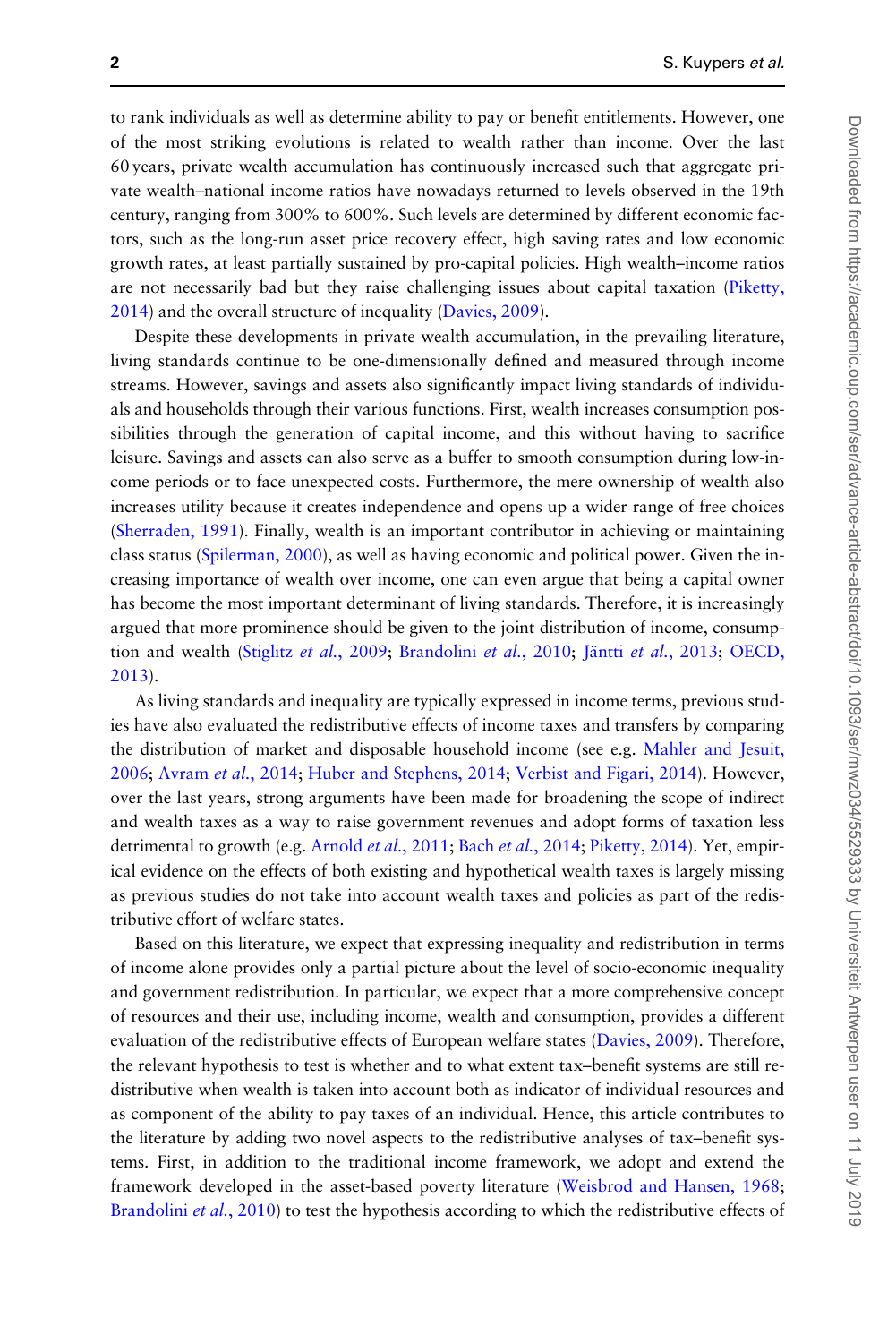tax–benefit systems against the joint distribution of income and wealth differ from the redis-tributive effects considering the income distribution only ([Brandolini](#page-22-0) *et al.*, 2010). This hypothesis is based on the different characteristics of income and wealth owners and on the relatively weak correlation between the two different distributions. Second, we test the hypothesis of regressivity of indirect taxes (due to the higher propensity to consume among low-income individuals; see [Decoster](#page-22-0) *et al.*, 2010) and progressivity of taxes on wealth (due to the expected concentration of wealth in top of the distribution; see [Cowell and Van](#page-22-0) [Kerm, 2015\)](#page-22-0) and their joint effect on overall redistributive effects. A special focus goes to wealth taxes where we include both recurrent (i.e. real property and yearly wealth taxes) and event-based wealth taxes (i.e. real-estate transfer taxes, inheritance and gift taxes). We analyse this in a cross-country framework by comparing results across six EU countries, namely Belgium, Finland, France, Germany, Italy and Spain. These countries are characterized by a broad range of tax–benefit systems, of different size and design, heterogeneous distributions of income and wealth as well as their correlation, and different housing markets (the largest component of most households' wealth).

In order to do this, we adapted the Eurosystem Household Finance and Consumption Survey as an underlying database for the EU-wide tax–benefit microsimulation model, EUROMOD. The new empirical evidence presented in this article provides important insights on the overall redistributive effects of current tax–benefit systems and highlights potential new avenues for the future debate on fiscal and social policies in the European Union and on innovative tax–benefit designs. It also offers new perspectives for the literature on the economic, demographic and political determinants of inequality and redistribution. First, the power resources theory argues that the distribution of power determines inequality and redistribution [\(Bradley](#page-22-0) et al., 2003; [Mahler and Jesuit, 2006\)](#page-23-0). As wealth represents one of the main sources of economic and political power, only looking at income will not tell the whole story. Another influential theory argues that inequality and redistributive policy are shaped by economic and demographic variables [\(Mahler and Jesuit, 2006\)](#page-23-0). Many studies, for instance, point toward globalization and skill-biased technological change to explain the increase in income inequality and lower redistribution due for instance to international tax competition (e.g. [OECD, 2011;](#page-23-0) [Kanbur, 2015\)](#page-22-0). These processes have not only affected income, but at the same time also substantially increased the role played by wealth. Technological change has, e.g., created new types of assets such as robots, while globalization increases capital mobility. International tax competition has also affected wealth taxes much more than it did personal income taxes or the provision of social transfers. When it comes to demographic factors, population ageing is often mentioned as an important determinant because pensioners are often found at the bottom of the income distribution. However, in line with the life cycle model of wealth accumulation, the elderly are generally the wealthiest. When elderly live longer this means that their offspring receives inheritances later in life, a moment when they often already accumulated significant amounts of wealth themselves, which may exacerbate wealth inequality. Finally, also institutional arrangements and path dependency may explain why redistribution remains focussed on reducing income inequalities and not so much wealth inequalities.

The remainder of this article is organized as follows. The data and methods are described in Section 2. In Section 3, we present the joint income–wealth framework which is then used to evaluate the redistributive effects of tax–benefit systems in Section 4. We start from the total redistributive effects and then investigate the contribution of the different redistributive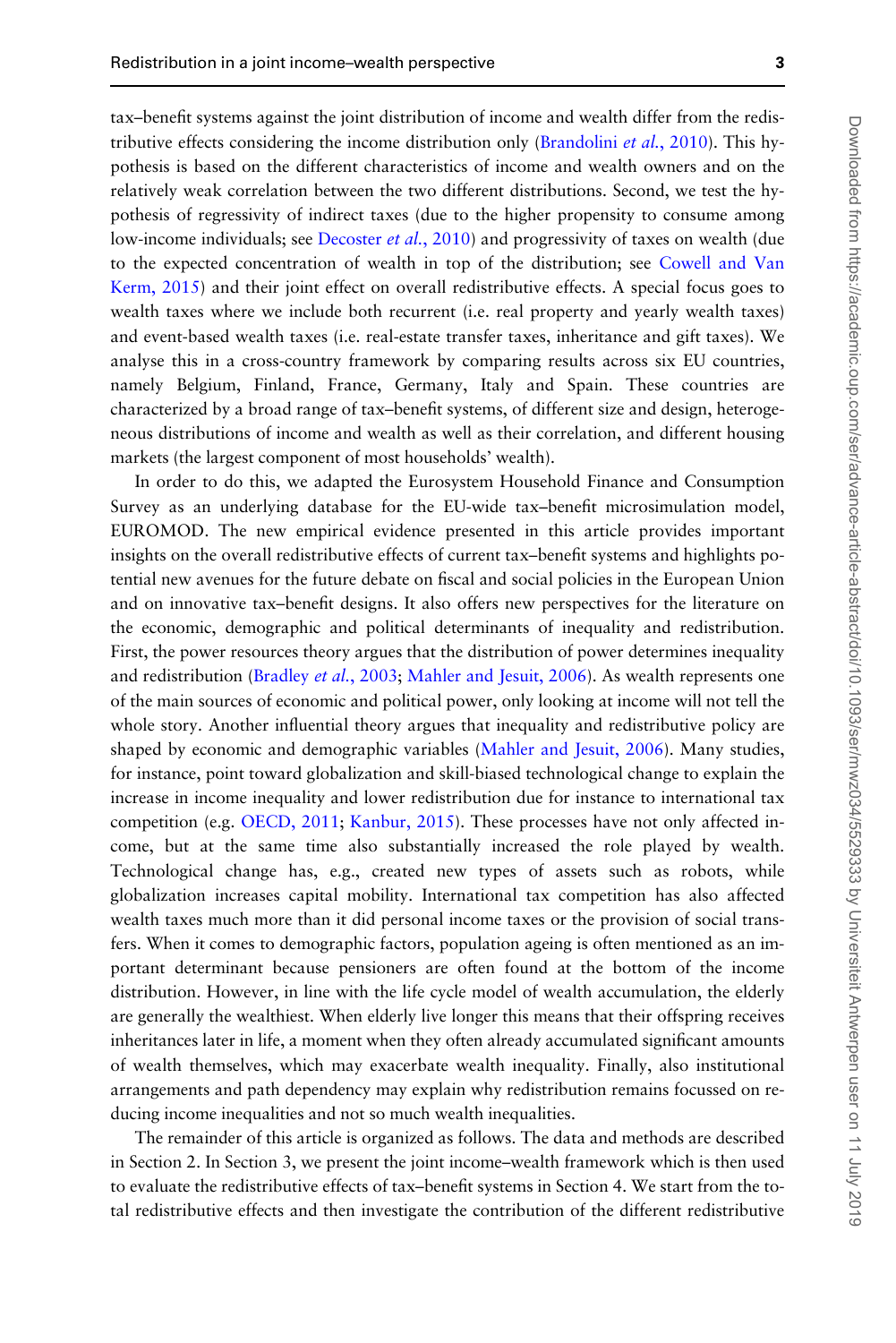instruments, which is further decomposed into their size and progressivity. A decomposition between the elderly and non-elderly is analysed in Section 5 to take into account the life cycle character of wealth accumulation and the relevant role played by public pensions in determining the income distribution of most European countries. The last section concludes.

## 2. A cross-European perspective: countries, tax–benefit systems and data

In order to consider the variety of European tax–benefit systems and to be able to provide a strong base for generalizing the results to a broad range of welfare states, this article adopts a cross-country perspective and covers six countries: Belgium, Finland, France, Germany, Italy and Spain. These countries are characterized by different levels and distributions of income and wealth. The average equivalized net wealth ranges from about  $\epsilon$ 105 560 in Finland and  $\epsilon$ 128 819 in Germany to more than  $\epsilon$ 200 000 in Belgium, with an average of around  $\epsilon$ 150 000 in France, Italy and Spain. Gini coefficient<sup>1</sup> of net wealth is equal to 0.576 for Spain, 0.598 for Belgium, 0.608 for Italy, 0.638 for Finland, 0.670 for France and 0.744 for Germany. Also the correlation between income and wealth varies largely as will be clear from Section 3. They also provide a good representation of a broad range of tax–benefit systems and existing wealth taxation which largely shape the observed levels and distributions of disposable incomes, characterized by average equivalized levels ranging from less than €15 000 in Italy and Spain, around €20 000 in Belgium, France and Germany to more than  $E$ 22 500 in Finland; Gini coefficients of disposable income range from 0.249 in Finland to 0.350 in Spain ([Kuypers](#page-23-0) et al., 2018). Moreover, these countries are characterized by welldeveloped but heterogeneous housing markets. Focussing on the main residence market emerges a clear prevalence of homeowners in Spain (around 83%), and Belgium, Italy, Finland, where they represent around 70% of the population, while the presence of renters is important in France (around 45%) and even dominant in Germany (55%) (HFCN, [2013](#page-22-0)b). Given the importance of housing wealth in the individuals' portfolio, the interplay between house ownership and real estate taxes is an important determinant of the overall redistributive effect of wealth taxation.

#### 2.1 Tax benefit systems

The relative importance of taxes and benefits with respect to the overall resources of a given economy and the design of the tax–benefit instruments are the key determinants of the redistributive process that contributes to the observed distribution of disposable income (i.e. market incomes (MIs), pensions and social benefits minus social insurance contributions (SICs) and direct taxes) and consumable income (CI) (i.e. disposable income after deduction of indirect taxes). Personal and capital income taxes, wealth taxes, indirect taxes and SICs represent between 21% (Spain) and 31% (Finland) of national Gross Domestic Product (GDP) [\(Figure 1](#page-4-0)). Focussing on cash transfers (excluding public pensions), government intervention allocates resources between 6% and 10% of GDP, with more efforts clearly identified in Belgium and Spain. Public pensions absorb the largest share of public resources in Finland, France, Germany and Italy, ranging from 7.7% of GDP in Germany to 12% in France.

1 Gini coefficient ranges from 0 (perfect equality) to 1 (all resources owned by one individual).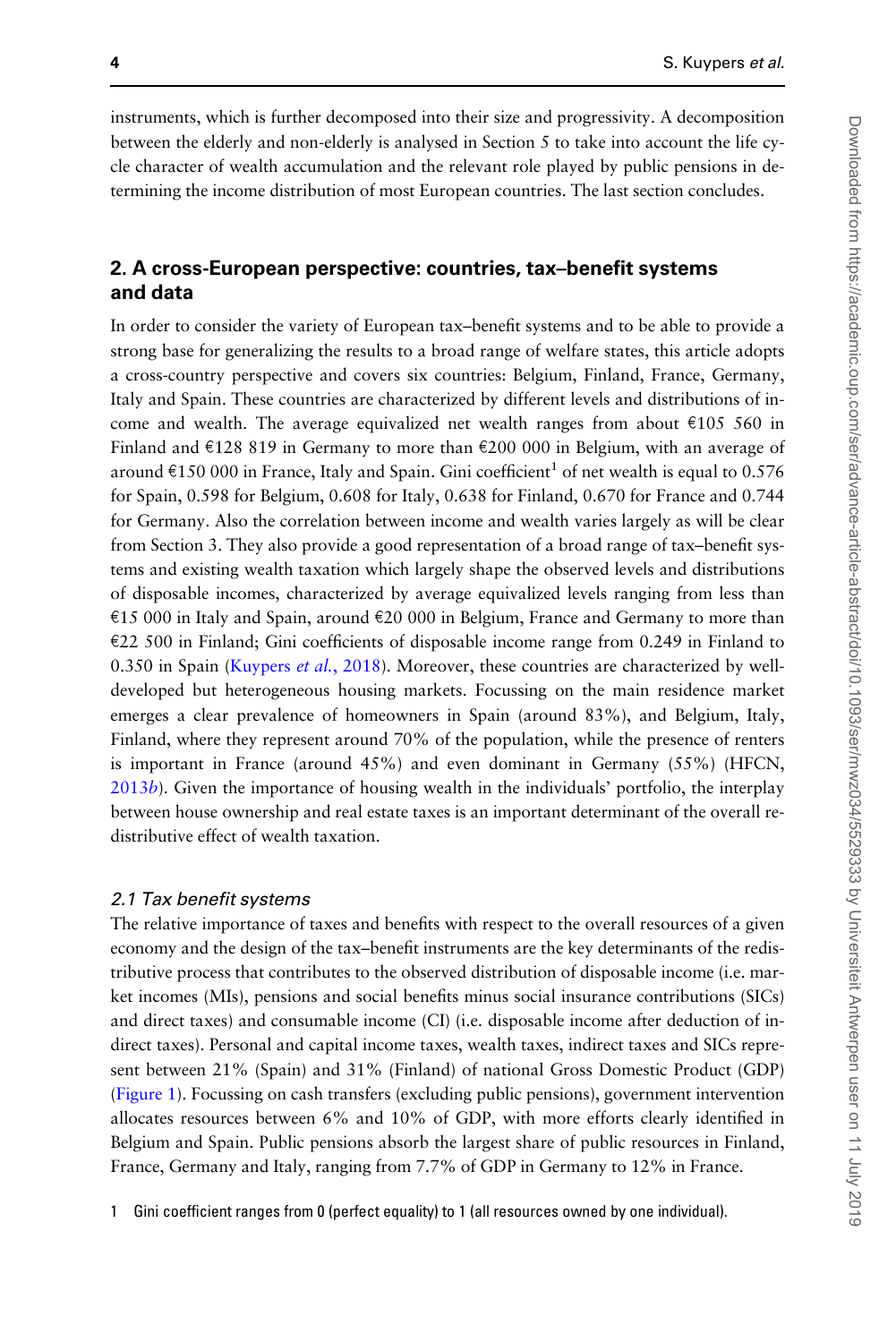<span id="page-4-0"></span>



Source: OECD Tax Revenue Database and OECD Social Expenditure Database.

The relative importance of the different instruments varies greatly across countries and focusing on a single instrument could be misleading. Personal income taxes have a progressive structure and include the different levies on all sources of earned income, pensions and some social benefits (e.g. unemployment benefits). Taxes paid on income from capital are usually characterized by a separate and often more proportional tax structure. Personal and capital income taxes represent  $\langle 10\%$  of GDP in France and Spain and almost 15% in Finland and Belgium. In all countries, mandatory SICs are levied on labour income from employees and self-employed (on voluntary basis in Germany) and on some social benefits (with the exclusion of Italy) although with a contribution rate lower than on income from work. They represent about 5% of GDP, with a higher incidence in France (10%) and Germany (7.5%). Wealth taxes exist in different forms in all countries, with an overall revenue ranging from 1% of GDP in Finland and Germany to almost 3% in Belgium and 3.5% in France. Indirect taxes (VAT and excises) represent about 9% of GDP in all countries, except for Finland were it is almost 13%.

#### 2.2 HFCS-data and EUROMOD

It is only recently that high quality and comparable micro-level data on household wealth have become available. Mainly the Luxembourg Wealth Study and the Eurosystem Household Finance and Consumption Survey (HFCS) present milestones in this process.2 The empirical evidence presented in this article makes use of the latter. The HFCS covers

2 As it is the case of Finland and Italy, LWS and HFCS are increasingly using, whenever possible, the same source of data, guaranteeing robustness in the cross-country analysis of income and wealth distributions.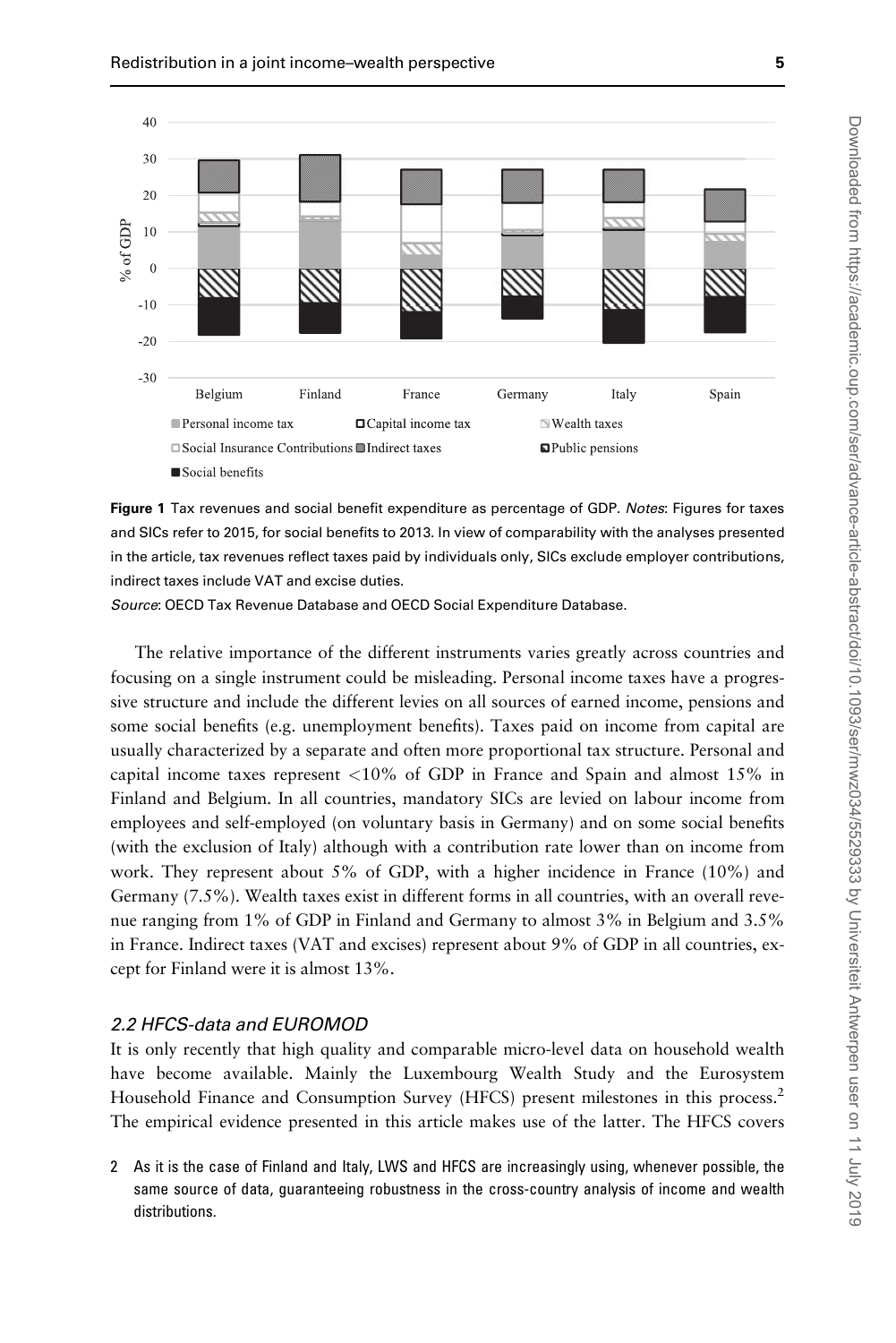|         | Reference period  |        | Sample size |             |
|---------|-------------------|--------|-------------|-------------|
| Country | Wealth            | Income | Households  | Individuals |
| Belgium | Time of interview | 2009   | 2327        | 5506        |
| Finland | 31 December 2009  | 2009   | 10 989      | 27 009      |
| France  | Time of interview | 2009   | 15 006      | 35729       |
| Germany | Time of interview | 2009   | 3565        | 8134        |
| Italy   | 31 December 2010  | 2010   | 7951        | 19836       |
| Spain   | Time of interview | 2007   | 6 1 9 7     | 15850       |

<span id="page-5-0"></span>Table 1 Overview of reference periods and sample sizes

Source: [HFCN, 2013](#page-22-0)a, p. 74.

detailed information on household wealth<sup>3</sup> together with socio-demographics, income values gross of taxes and consumption information. An overview of the country-specific data reference periods and sample sizes is provided in Table 1. The HFCS dataset contains some interesting features, such as oversampling of the very wealthy to obtain a better coverage of the top of the wealth distribution and a multiple imputation technique [\(HFCN, 2013](#page-22-0)a).

A major drawback of the HFCS is that it only includes income values gross of taxes and SICs, which are not suitable for distributive analyses. By incorporating the survey as the underlying database for EUROMOD, the EU-wide tax–benefit microsimulation model [\(Sutherland and Figari, 2013\)](#page-23-0), we have developed a unique tool which allows to derive disposable and CIs taking into account all important details of the social security and tax sys-tem (see [Kuypers](#page-22-0) et al., 2016). EUROMOD starts from MIs taken directly from the input dataset and then simulates non-contributory cash benefit entitlements and liabilities for direct taxes and SICs on the basis of the tax–benefit rules in place and the information available in the underlying datasets. Some instruments which cannot be simulated (due to data constraints), such as contributory benefits, are taken directly from the input dataset. In light of the present analyses, we enriched EUROMOD with the simulation of wealth-related policies and indirect taxes.<sup>4</sup> Wealth-related policies include the taxation of financial and nonfinancial assets, capital income and wealth transfers, tax incentives for asset accumulation and asset means testing in benefit eligibility. Real estate taxes, real estate transfer taxes and inheritance and gift taxes, although with a different tax design, exist in all countries considered A general wealth tax (a tax on all types of assets) exists in France and Spain, while Belgium taxes private pension accumulations. The inheritance and gift tax in Italy and Finland and also the real estate transfer tax in Finland cannot be simulated due to lack of information in the HFCS for these countries (see Table A1 in the [Supplementary Appendix](https://academic.oup.com/ser/article-lookup/doi/10.1093/ser/mwz034#supplementary-data) and [Kuypers](#page-23-0) et al., 2017).

- 3 We adopt in this paper the same wealth definition as used by the HFCS, i.e. net wealth defined as the sum of real and financial assets less liabilities. We only concentrate on privately held wealth, so-cial security and public pension wealth are not included, nor is human capital [\(HFCN, 2013](#page-22-0)a).
- 4 These are not yet included in the public release of EUROMOD, but they are available from the authors upon request.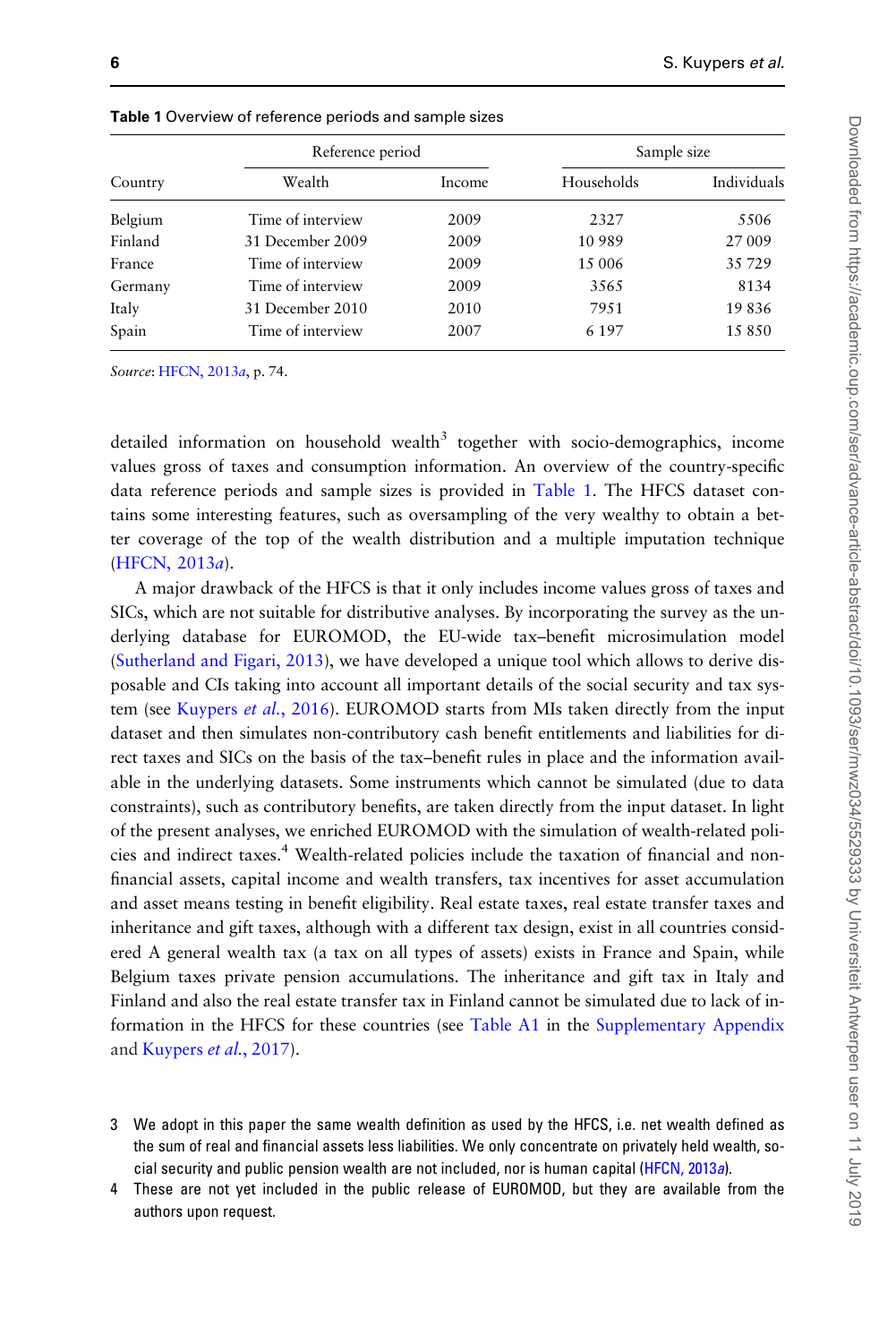Regarding indirect taxes, the HFCS only covers limited information on consumption and is therefore not suited for a direct simulation of VAT and excises [\(Lamarche, 2017](#page-23-0)). Instead, we chose to use the most recent estimates of the incidence of VAT and excises (in terms of household disposable income) by income decile groups. Such estimates come from the standard version of EUROMOD where the underlying data from the European Statistics on Income and Living Conditions (EU-SILC) are enriched with household expenditures, by predicting Engel curves originally estimated on the Household Budget Survey Data, and VAT and excise tax parameters in place in each country are applied to the relevant consumption category [\(Bouckaert](#page-22-0) et al., 2016; Cantó Sánchez et al., 2016; [De Agostini](#page-22-0) et al., 2017). As a result, we jointly observe net wealth, market, disposable and CIs which serve to define the main reference framework for the analyses in this article. The outcomes in terms of disposable incomes have been compared with those obtained based on the widely used EU-SILC input database (for the latter, see [Makovec and Tammik, 2017\)](#page-23-0). Tax revenues of personal income taxes, wealth taxes, indirect taxes and cash benefit entitlements were validated against administrative statistics. The overall quality of outcomes is high and due to the oversampling, the HFCS covers tax payments at the top of the distribution relatively better than EU-SILC.

In common with other analyses of the redistributive effects of tax–benefit systems based on a microsimulation approach (e.g. [Decoster and Van Camp, 2001](#page-22-0); [Piketty and Saez,](#page-23-0) [2007](#page-23-0); [Avram](#page-21-0) et al., 2014), our empirical evidence considers the pre-transfer pre-tax income and wealth distribution as given. In the interpretation of the results, one needs to keep in mind that the direct impact of taxes and benefits on household income, wealth and con-sumption is only one way in which redistribution may happen ([Boadway and Keen, 2000\)](#page-21-0). One could consider, e.g. the impact of individual behavioural reactions ([Bergh, 2005\)](#page-21-0) such as decisions regarding labour supply, saving, consumption and investment, but also macroeconomic shocks which can be affected by the tax system as well as tax evasion and benefit non-take-up. For the countries studied in this article, some calibrations are included to take into account income tax evasion in Italy and benefit non-take-up in Belgium, France and Finland [\(Makovec and Tammik, 2017](#page-23-0)). Although tax evasion is also an important issue with respect to wealth taxation ([Zucman, 2015\)](#page-23-0), data limitations do not allow us to correct the underlying data. Moreover, although the HFCS oversamples the wealthy, it is still likely that it suffers from underrepresentation of wealth at the top of the distribution (e.g. [Vermeulen, 2016\)](#page-23-0) which can affect the analysis of wealth taxes. Finally, we focus here on the cash part of the income redistribution process, and not on the in-kind benefits people can derive from the use of publicly provided services. We recognize the importance of these services for people's living standards, but gauging their redistributive effect falls outside the scope of our study (examples of such analyses can be found in [Paulus](#page-23-0) et al., 2010; [Verbist](#page-23-0) et al.[, 2012](#page-23-0)).

Even if a life cycle perspective might be informative for the (re)distribution of resources among individuals [\(Bengtsson](#page-21-0) *et al.*, 2016), especially in case of wealth, our cross-sectional empirical analysis sheds light on the important impact of tax–benefit systems on the individual living standards as taxes and benefits affect current disposable and CI of households and implicitly determine a certain level of inter-generational redistribution. We focus on the redistribution between rich and poor at a particular point in time but distinguish the contribution to the overall redistribution of the instruments designed to redistribute across the lifecycle such as SICs and pensions. Moreover, as wealth taxation lowers the net return on financial investments relative to investments in human capital, it could enhance the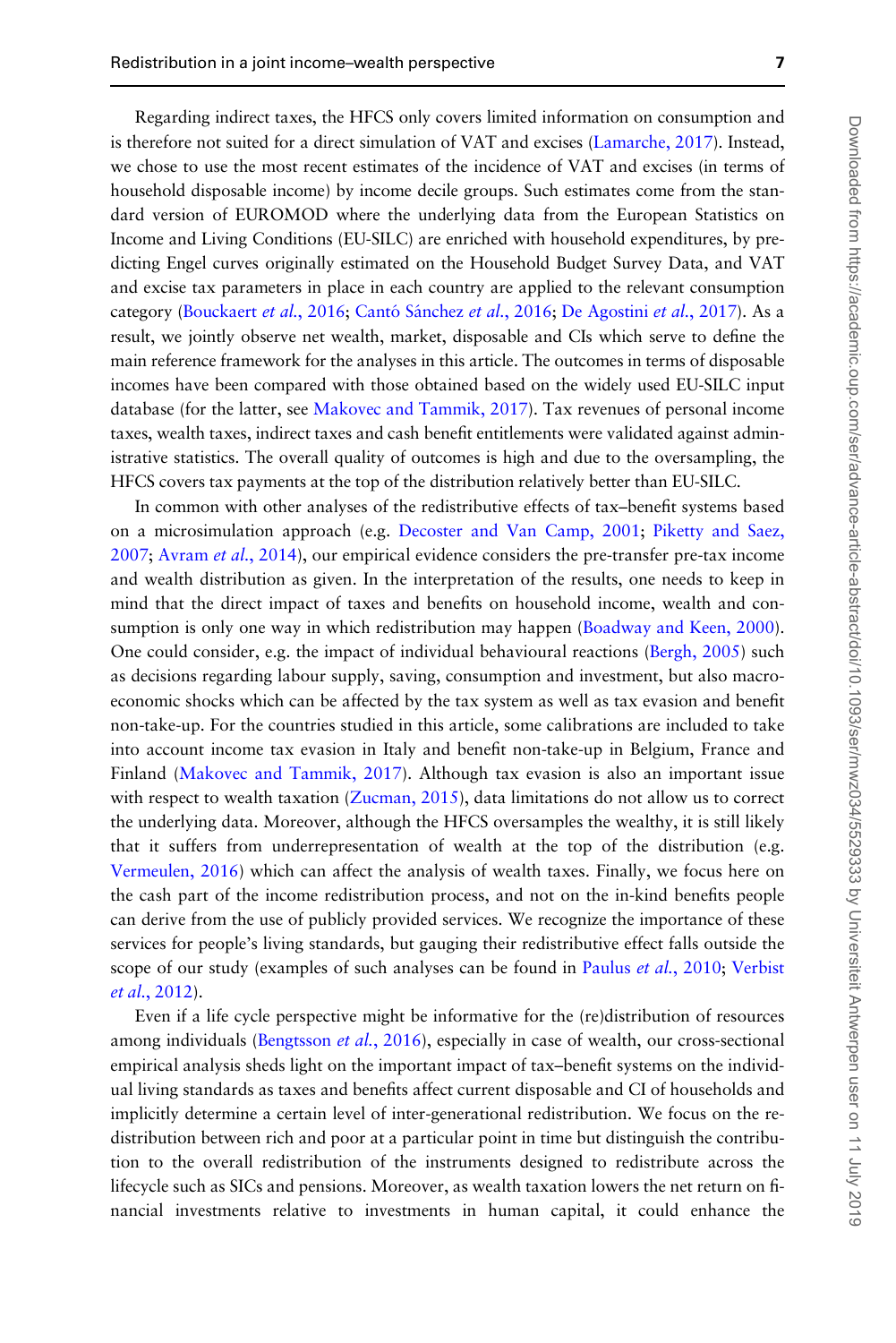

Figure 2 Distribution across quartiles of CI and wealth (percentage of individuals). Notes: In each graph, bottom number refers to the income quartile and top number to the wealth quartile. Spearman rank correlations are 0.42 for Belgium, 0.37 for Finland, 0.54 for France, 0.57 for Germany, 0.50 for Italy and 0.57 for Spain. Source: Own calculations based on EUROMOD running on HFCS (EM-HFCS).

intergenerational social mobility and promote equality of opportunities across individuals if the revenue was redistributed to all individuals (directly or not). A quantification of the resources embedded in current or potential wealth taxes is then an essential piece of information for the definition of well-designed welfare policies.

## 3. The joint distribution of income and wealth

Although there exist clear links between income and wealth through savings and borrowing constraints, their correlation is far from perfect. Possible factors mitigating the income– wealth relationship include asset portfolio choices, life cycle effects and intergenerational transfers (Jäntti et al.[, 2013\)](#page-22-0). Based on our data, the Spearman rank correlations of equivalized CI and equivalized wealth range from 0.37 for Finland to 0.57 for Germany and Spain. Figure 2 shows the position of individuals in the quartile groups based, respectively, on the income and wealth distributions. In the case of a perfect correlation, the options '11' (i.e. individuals belonging to the first quartile group of income distribution and wealth distribution), '22', '33' and '44' should correspond to 25% each. This is, however, not the case, indicating that there is considerable reranking of individuals if one moves from one distribution to the other. In all countries, only around 11 and 14% of individuals are located in the bottom (top) quartile in both the income and wealth distributions (i.e. '11' or '44') and even a smaller share of individuals is located in the second and third quartiles of both distributions. Income poor individuals are not just concentrated in the bottom of the wealth distribution, but they are spread across the entire distribution. Around 50% of the individuals identified as poor on the basis of their income belongs to the second or higher quartile of the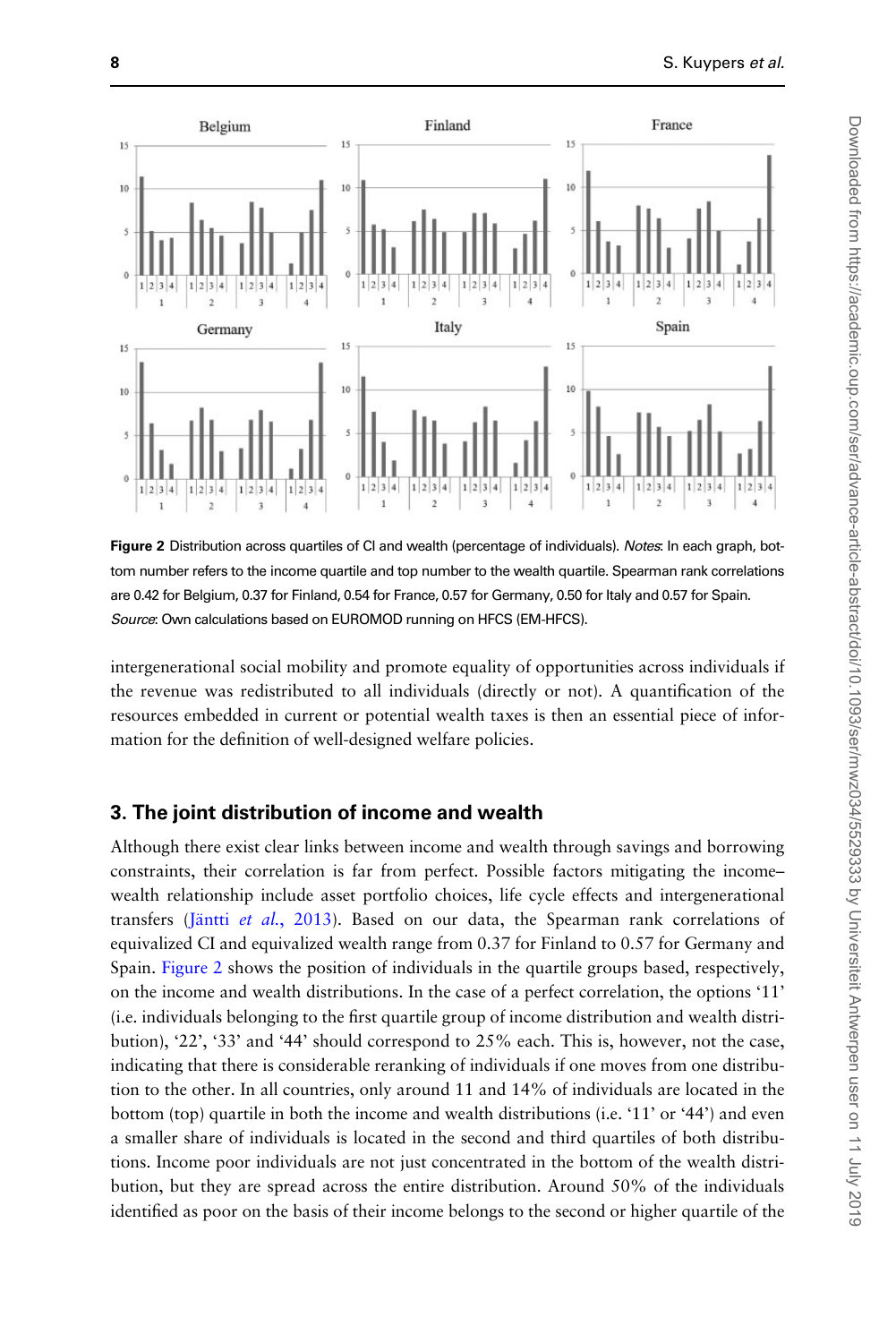wealth distribution. This growing phenomenon of 'income poor-wealth rich' households has important implications for tax and social policy design and their specific situations can be taken into account by defining living standards in terms of both income and wealth.

The lack of a clear correspondence between the position in the income and wealth distribution poses doubts about the reliability of a single concept to measure the individual wellbeing. Traditional measures of living standards disregard the role of assets and debt, with the exception of the direct income flow that is generated by certain types of assets (i.e. rents, dividends, ...). However, increasingly, more researchers and policymakers acknowledge the role savings and assets play in the financial well-being of households ([Brandolini](#page-22-0) *et al.*, [2010](#page-22-0)). There are households which can smooth consumption by relying on savings and assets, loans or the financial help of others and these are clearly better off than those who do not have these opportunities. In contrast, the presence of large financial liabilities may make households more economically vulnerable than their incomes suggest.

Several studies look at how these flow and stock variables can be integrated into a new living standards concept, but until now, these are mainly confined to poverty studies. In this article, we apply the approach first proposed by [Weisbrod and Hansen \(1968\)](#page-23-0) to annuitize wealth into a flow of resources, which is then added to income, using the following formula:

$$
AY = Y + \left[\frac{\rho}{1 - (1 + \rho)^{-n}}\right] * NW
$$
\n(1)

$$
n = T
$$
 for unmarried,  $T_1 + (T - T_1)b$  for married

where AY refers to annuitized income, Y equals income received from labour, pensions and other transfers, $5$  NW is net worth (defined as the difference between gross wealth and liabilities), while  $\rho$  and n are the interest rate and length of the annuity. With regard to the latter  $T_1$  refers to time to death of the first person, T time to death of the survivor. These are expressed in country-specific life expectancies by age and gender. We equivalize both income and wealth by using the modified OECD scale with  $b$  being the reduction in the equivalence scale which results from the death of the first person.

The position of individuals across quartiles of income and joint income–wealth is presented in [Figure 3.](#page-9-0) A lower degree of reranking between the positions in the two distributions is observed compared with the situation when income and wealth were considered separately. However, there is still considerable reranking of individuals in the middle of the distribution. Reranking is lowest for France and Germany and relatively high for Belgium. Evidence indicates that the reranking effect (RR) is higher for elderly than for non-elderly, because pensions are typically relatively low compared with other income sources, while they have accumulated substantial wealth over their life time [\(Kuypers and Marx, 2018](#page-22-0)).

One of the contributions of this article is that we extend this annuitization approach to be able to evaluate the redistributive effects of tax and benefit systems. We do this by assuming that wealth taxes are not paid with income, but instead lower the amount of their tax base, i.e. wealth. In other words, we propose to define pre-tax and post-tax concepts of annuitized wealth based on the following choices. One-time event wealth taxes (i.e. inheritance and gift and real estate transfer taxes) are taken into account in the wealth that is subject to the annuitization, while the yearly recurrent wealth taxes (i.e. real property and

<sup>5</sup> Capital income is not included as it no longer exists when wealth is depleted.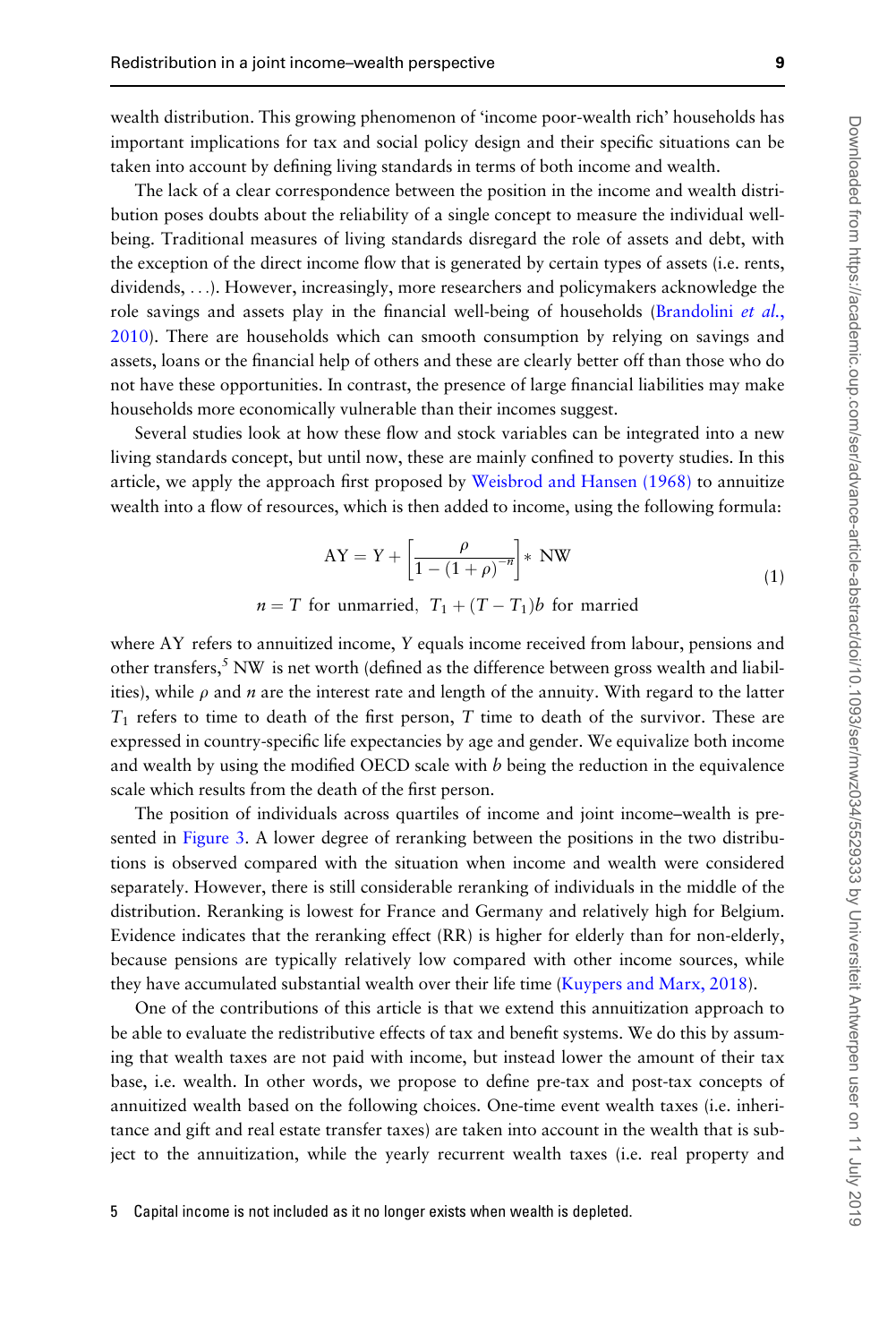<span id="page-9-0"></span>

Figure 3 Distribution across quartiles of income and joint income–wealth (percentage of individuals). Note: In each graph, bottom number refers to the income quartile and top number to the joint income-wealth quartile. Source: Own calculations based on EM-HFCS.

wealth taxes) are captured by the difference between a gross and a simulated net interest rate of the annuity  $(\rho)$ . We start from a 5% gross interest rate for everyone (long-term pretax interest rate assumed in Piketty  $(2014)^6$  and then simulate for each individual a net interest rate depending on the recurrent wealth taxes paid, which is on average equal to 4.87% in Belgium, 4.95% in Germany, 4.81% in Spain, 4.89% in Finland, 4.80% in France and 4.96% in Italy.

[Figure 4](#page-10-0) illustrates in detail the steps in the redistributive process in the two frameworks adopted in this article. In the traditional income framework, we start from MI and then add cash social benefits and subtract SICs, personal and capital income taxes. In contrast to most previous studies, we also subtract wealth taxes and indirect taxes to get a measure of CI and a more comprehensive overview of the redistributive effects of the tax–benefit system. In the joint income–wealth framework, the transition to CI still reflects the effects of benefits, SICs, income and indirect taxes, but now there is also a transition from gross annuitized wealth (GAW) towards net annuitized wealth (NAW) reflecting the impact of event and re-current wealth taxes. See [Kuypers](#page-23-0) *et al.*  $(2018)$  for a detailed explanation of the treatments of one-time event and recurrent wealth taxes in the income and joint income–wealth framework.

6 In practice, rates of return to wealth have been found to differ substantially between individuals, but due to information constraints, we have not been able to take this into account. However, the actual choice of the interest rate has only a limited impact on the results (see also [Kuypers and Marx,](#page-22-0) [2018](#page-22-0)), it is the difference between the net and gross interest rate that is of main importance here.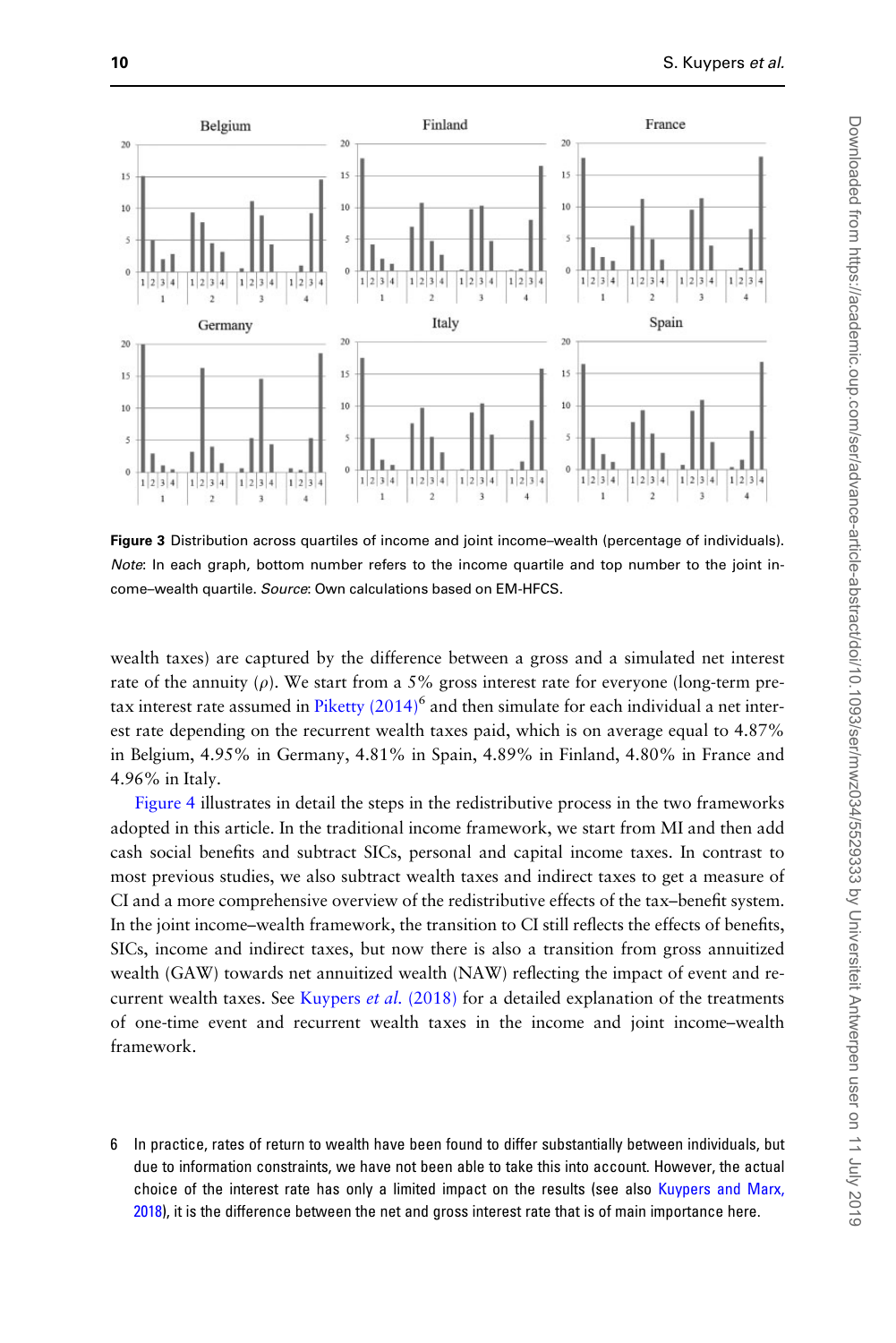<span id="page-10-0"></span>

Figure 4 Redistributive process in two frameworks.

# 4. A broader assessment of the redistributive effects of tax–benefit systems

The adoption of the joint income–wealth framework concept has important implications to determine living standards but as we will show in this section also for the evaluation of the (re)distribution of tax–benefit instruments.

## 4.1 Redistributive effects

Following the well-established literature, the redistributive effects (REs) of tax–benefit systems are given by the difference between the Gini of a pre-transfer pre-tax concept and the Gini of a post-transfer post-tax concept. In order to facilitate cross-country comparability, such a difference is also shown as a percentage of the pre-transfer pre-tax Gini. In the traditional income approach used in the literature, the pre-transfer pre-tax concept usually refers to MI including income from (self-) employment, capital and private transfers. This approach, however, may be problematic for cross-country comparisons as it does not take into account the effects induced by the characteristics of the pension systems [\(Jesuit and Mahler,](#page-22-0) [2010](#page-22-0)). 'In countries with comprehensive public pension systems ... pensioners [will] make little other provision for retirement... Thus, pre-tax income inequality (and poverty) will be artificially high and the reduction in inequality also exaggerated' ([Bradley](#page-22-0) *et al.*, 2003). Previous studies have identified two possible solutions to this problem. The first is to calcu-late redistributive effects only for the working age population (see e.g. [Bradley](#page-22-0) *et al.*, 2003; [Immervoll and Richardson, 2011;](#page-22-0) [Gornick and Milanovic, 2015\)](#page-22-0). This approach, however, has a drawback that not only public pensions, but also taxes paid by the elderly are excluded from the analysis. The second solution, proposed by [Jesuit and Mahler \(2010\)](#page-22-0), treats public pensions not as part of the redistributive effect but rather as a source of postponed MI or compulsory savings by adding it to MI.<sup>7</sup> This approach has been used among others by

7 In principle, this approach also implies that social insurance contributions paid to build up public pension entitlements should not be subtracted from market income. However, as [Mahler and Jesuit](#page-22-0)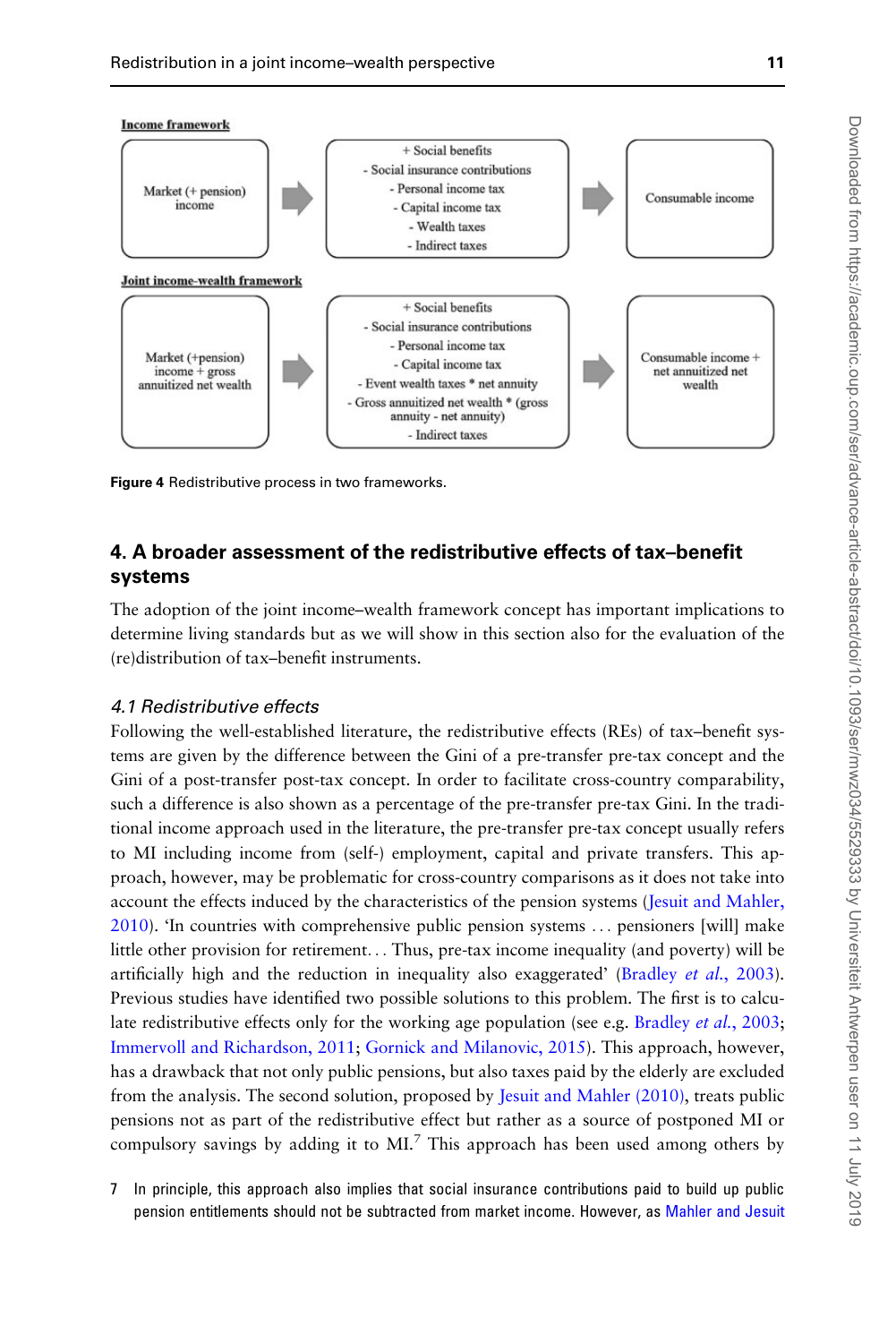<span id="page-11-0"></span>[Lustig \(2016\)](#page-23-0) and [Popova](#page-23-0) et al. (2018). As there exists no consensus in the literature on the most appropriate approach, we show all three options. We start here by showing the results for the total population, including pensions either as government transfer (i.e. part of the redistributive process) or as MI. The results of excluding the elderly are shown in Section 5, but the overall conclusions remain largely the same.

With regard to the post-transfer post-tax concept, most studies add government transfers and subtract direct taxes on income and SICs to define the concept of disposable income. Here, we go a step further by also subtracting direct taxes levied on wealth as well as indirect taxes. The latter implies that we end up with a concept of income which is available for consumption, which we label CI. Hence, in what follows, we define the redistributive effect in the income framework by the difference between the Gini of MI (or market  $+$  pension income (MPI)) and CI:

$$
RE = \text{Gini}_{M(P)I} - \text{Gini}_{CI} \tag{2}
$$

When wealth is brought into the picture, the value of annuitized wealth net of liabilities is added gross of wealth taxes (i.e. GAW) to the MI concept or to the MI and public pension income concept. The value of annuitized wealth net of wealth taxes (i.e. NAW) is added to the CI concept resulting in the overall redistributive effect in the joint income–wealth framework:

$$
RE = Gini_{M(P)I+GAN} - Gini_{CI+NAW}
$$
 (3)

The top panel of [Table 2](#page-12-0) provides an overview of the absolute and relative redistributive effects as traditionally done in the fiscal literature, i.e. redistributive effects assessed against the distribution of market  $(+)$  pension) incomes. In the bottom panel, the living standard concept takes into account all available household financial resources such that the redistributive effects are evaluated against the joint distribution of income and annuitized wealth.

The level of inequality observed in the different distributions shows important features that impact on the potential of the tax–benefit system to redistribute resources across individuals. First, across all countries the Gini coefficient of  $MI + GAW$  is lower than the Gini of MI alone. This is largely due to the fact that elderly often have zero MIs, while holding important amounts of wealth. The inclusion of these wealth holdings then by definition results in a decrease of inequality of MIs. Secondly, the inclusion of GAW increases the inequality of the distribution of market  $+$  pension incomes in particular in France, Germany and Italy, countries characterized by the highest wealth inequality. Finally, the high disparities observed in the distribution of wealth imply that the distribution of  $CI + NAW$  shows a higher inequality than the distribution of CI in all countries.

Comparing the redistributive effects in the top and bottom panel and considering public pensions as social transfers (fourth and fifth columns), we find that in the broader joint income–wealth framework, the tax–benefit system is still found to reduce overall inequality although to a much lesser extent than considering the traditional notion of income inequality. In all countries, the redistributive effect of the tax–benefit system is at least halved, with a particular large reduction in Italy and Spain. This is because the tax–benefit system is almost

[<sup>\(2010\)</sup>](#page-22-0) point out, it is not always possible to differentiate between social insurance contributions for pensions versus for other entitlements and in several countries also resources from personal income taxes are used to finance public pension programmes.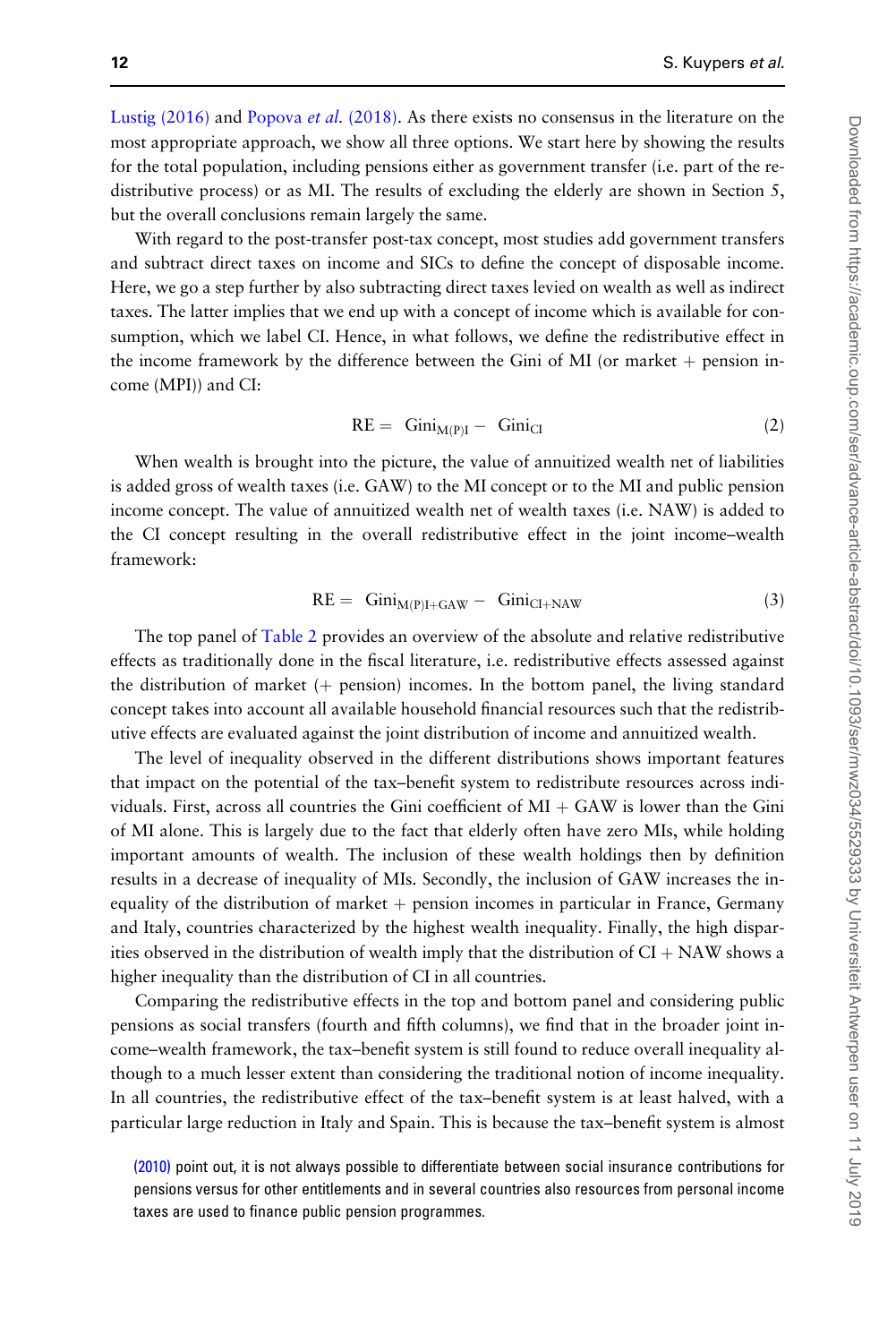<span id="page-12-0"></span>

| 0.469(0.012)<br>0.421(0.003)<br>0.417(0.005)<br>0.374(0.003)<br>0.407(0.006)<br>0.362(0.003)<br>0.522(0.003)<br>$\begin{array}{c} 0.515 \ (0.006) \\ 0.510 \ (0.004) \end{array}$<br>0.372 (0.003)<br>0.476 (0.006)<br>0.554(0.011)<br>Income framework<br>Germany<br>Belgium<br>Finland<br>France<br>Spain<br>Italy | 0.319(0.004)<br>0.315(0.003)<br>0.353(0.011)<br>0.304(0.003)<br>0.379 (0.006)<br>0.258 (0.002) | 0.196(0.005)<br>0.201(0.007)<br>0.218 (0.002)<br>0.114 (0.001) |                   |                  | of Gini MPI           |
|----------------------------------------------------------------------------------------------------------------------------------------------------------------------------------------------------------------------------------------------------------------------------------------------------------------------|------------------------------------------------------------------------------------------------|----------------------------------------------------------------|-------------------|------------------|-----------------------|
|                                                                                                                                                                                                                                                                                                                      |                                                                                                |                                                                |                   |                  |                       |
|                                                                                                                                                                                                                                                                                                                      |                                                                                                |                                                                | 36.28             | 0.116(0.006)     | 24.73                 |
|                                                                                                                                                                                                                                                                                                                      |                                                                                                |                                                                | 30.65             | 0.104 (0.001)    | 28.73                 |
|                                                                                                                                                                                                                                                                                                                      |                                                                                                |                                                                | 41.76             | 0.117(0.002)     | 27.79                 |
|                                                                                                                                                                                                                                                                                                                      |                                                                                                |                                                                | 38.06             | 0.098(0.003)     | 23.5                  |
|                                                                                                                                                                                                                                                                                                                      |                                                                                                | 0.195(0.003)                                                   | 38.24             | 0.059(0.001)     | 15.78                 |
|                                                                                                                                                                                                                                                                                                                      |                                                                                                | 0.097(0.003)                                                   | 20.38             | 0.028(0.003)     | 6.88                  |
| $\frac{1}{10}$ Cini Cl +<br>$Gini$ MPI +<br>Gini $MI +$                                                                                                                                                                                                                                                              |                                                                                                | Abs. RE (MI+ GAW                                               | Rel. RE (as % of  | Abs. RE (MPI +   | Rel. RE (as %         |
| <b>NAW</b><br>GAW<br>GAN                                                                                                                                                                                                                                                                                             |                                                                                                | $CL + NAN$                                                     | $Gini$ MI + $GAW$ | $GAN - CI + NAN$ | of Gini MPI + $GAW$ ) |
| Joint income-wealth frameworl                                                                                                                                                                                                                                                                                        |                                                                                                |                                                                |                   |                  |                       |
| 0.458(0.008)<br>0.479 (0.009)<br>Belgium                                                                                                                                                                                                                                                                             | 0.406(0.007)                                                                                   | 0.073(0.005)                                                   | 15.24             | 0.052(0.004)     | 11.35                 |
| 0.363 (0.002)<br>0.366 (0.002)<br>Finland                                                                                                                                                                                                                                                                            | 0.300 (0.002)                                                                                  | 0.066 (0.001)                                                  | 18.03             | 0.063(0.001)     | 17.36                 |
| 0.445(0.003)<br>0.478 (0.004)<br>France                                                                                                                                                                                                                                                                              | 0.374 (0.003)                                                                                  | 0.104 (0.002)                                                  | 21.76             | 0.071(0.001)     | 15.96                 |
| 0.453(0.007)<br>0.503(0.007)<br>Germany                                                                                                                                                                                                                                                                              | 0.416(0.008)                                                                                   | 0.087(0.004)                                                   | 17.3              | 0.037(0.004)     | 8.17                  |
| 0.418(0.005)<br>0.458(0.005)<br>Italy                                                                                                                                                                                                                                                                                | 0.417(0.005)                                                                                   | 0.041(0.002)                                                   | 8.95              | 0.001(0.001)     | 0.24                  |
| 0.412(0.005)<br>0.425(0.006)<br>Spain                                                                                                                                                                                                                                                                                | 0.407(0.005)                                                                                   | 0.018(0.002)                                                   | 4.24              | 0.005(0.001)     | 1.21                  |

Downloaded from https://academic.oup.com/ser/advance-article-abstract/doi/10.1093/ser/mwz034/5529333 by Universiteit Antwerpen user on 11 July 2019 Downloaded from https://academic.oup.com/ser/advance-article-abstract/doi/10.1093/ser/mwz034/5529333 by Universiteit Antwerpen user on 11 July 2019

Source: Own calculations based on EM-HFCS.

Source: Own calculations based on EM-HFCS.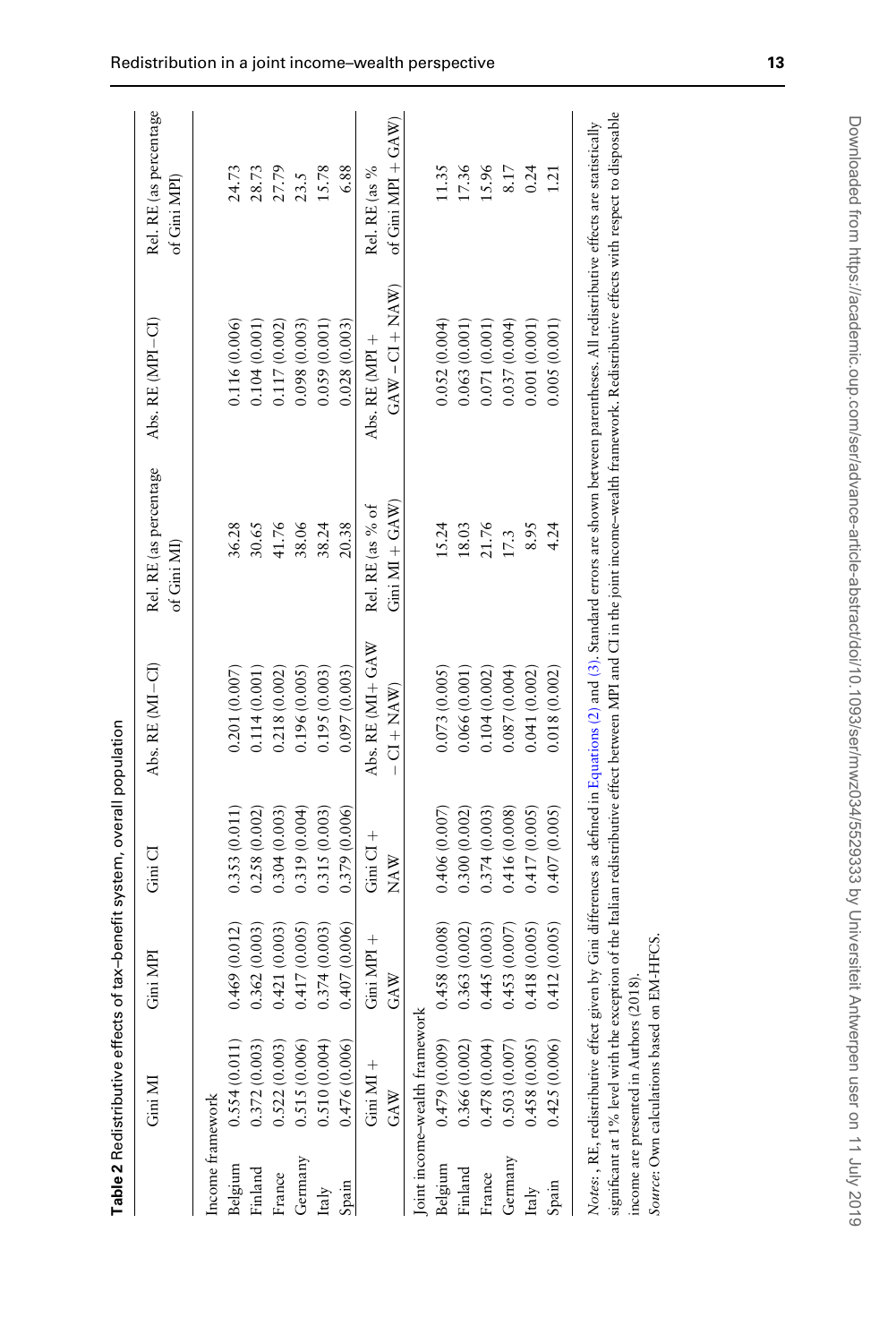<span id="page-13-0"></span>unilaterally focused on reducing income inequalities, which do not necessarily coincide with wealth inequalities, as was shown in the previous section.

Considering public pension income as postponed MI, the redistributive effect of tax– benefit systems (sixth and seventh columns in [Table 2](#page-12-0)) is, as expected, lower than evaluated against the distribution of MI alone, in particular in countries characterized by relatively generous pensions with respect to other social benefits. This is the case for Spain and even more so for Italy where pensions absorb more than half of the resources of the entire welfare state and the tax–benefit policies contribute to a reduction of inequality of around 16% relative to almost 40% when including pensions in the redistributive mechanism. An even larger reduction of the redistributive effect is observed in the joint income–wealth framework when pensions are not considered as part of the redistributive mechanisms.

As a consequence, the adoption of the broader reference framework slightly alters crosscountry rankings of redistribution. Yet, the overall welfare types remain valid when wealth is taken into account with Scandinavian and Continental welfare states achieving higher levels of redistribution than Southern welfare states.

Next, we look into the contributions to overall redistribution of the different instruments of the tax–benefit system, notably social benefits (excluding public pension), SICs, personal income taxes, capital income taxes, indirect taxes and wealth taxes. From now on, the analyses will consider pensions as part of MIs and then we will focus on the difference between the elderly and non-elderly in Section 5. In order to analyse the contribution of benefits and taxes, we follow Lambert and Pfähler (1988) and decompose the overall redistributive effects shown in [Equations \(2\)](#page-11-0) and [\(3\)](#page-11-0) in a vertical equity (VE) effect and a RR that captures the impact of individuals that may swap positions in the income ranking before and after transfers and taxes:

$$
RE = VE - RR \tag{4}
$$

The VE effect measures the total reduction of inequality that would occur if there were no reranking of income units and can be decomposed to highlight the contribution of each tax–benefit instrument  $(i = 1 \dots I)$  in terms of average rate effect and progressivity. The decomposition of the difference between the Gini before redistribution and after redistribution takes the form:

$$
VE = \frac{1}{(1-g)} \sum_{i=1}^{I} g_i \prod_{i}^{K} \tag{5}
$$

The overall 'net fiscal rate effect' is given by  $g = t - s$ , where t is the average tax rate and s is the average benefit rate. Overall progressivity is measured as the weighted sum of the progressivity of each tax/benefit instrument.

The results of this decomposition formula are shown in [Figure 5.](#page-14-0) Social benefits achieve the highest redistribution followed by personal income taxes, with the exception of Italy where the opposite is true. This is in line with [Figure 1;](#page-4-0) social benefits and income taxes are also largest in terms of budget. SICs, capital income taxes and wealth taxes have a limited impact, while indirect taxes negatively contribute to redistribution in all countries. Furthermore, the results show that the decrease in overall redistribution between the income and joint income–wealth approach reflects a decrease in redistributive effects of all instruments. In general, the redistributive effects of taxes are characterized by a relative larger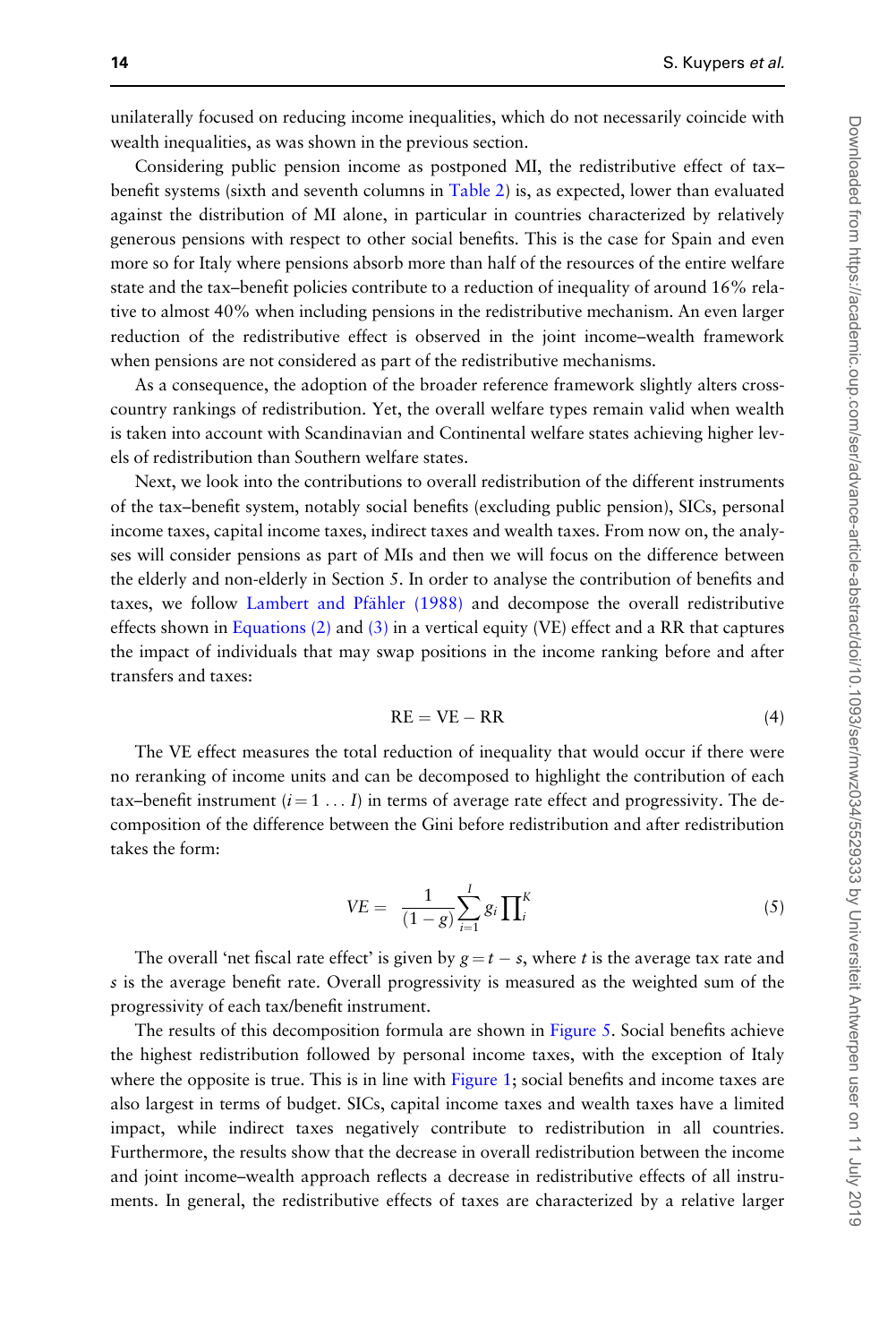<span id="page-14-0"></span>

Figure 5 Redistributive effects by tax-benefit instruments, overall population. Notes: Redistributive effects given by Gini differences as defined in Equations  $(2)$  and  $(3)$  and decomposed as in Equations  $(4)$  and  $(5)$ . For France, the capital income tax is included in the personal income tax. Positive values reflect equalizing tax–benefit instruments, while negative values reflect disequalizing instruments. The total absolute redistributive effect presented by the diamond is then the result of the sum of these two opposing effects. Source: Own calculations based on EM-HFCS.

reduction in the broader framework than those of social benefits. In the joint income–wealth framework, the redistributive effect of the personal income tax is about half that in the traditional income framework, while for social benefits it decreases by less than a third in all countries except Italy and Spain where the contribution of social benefits is already much lower than elsewhere in the income framework.

As formula (5) indicates the contribution to the overall redistribution of each tax–benefit instrument from Figure 5 is the result of the combination of the size of the respective instrument and its progressivity. First, the size of the instruments as a percentage of the underlying MPI is shown in [Figure 6.](#page-15-0) As expected, personal income taxes are the largest redistributive instrument in all countries except France, where social benefits have a slightly larger size and Spain where indirect taxes are particularly important. In line with previous research [\(Verbist](#page-23-0) [and Figari, 2014\)](#page-23-0), personal income tax rates are high in Belgium and Finland, while SICs are important in Germany and France. Wealth taxes are in general small, with average tax rates in terms of income ranging from 3.5% in France and Spain (i.e. the two countries with a general wealth tax in place) to 0.6% in Finland (but not all wealth taxes are simulated, see [Table A1](#page-5-0) in the [Supplementary Appendix](https://academic.oup.com/ser/article-lookup/doi/10.1093/ser/mwz034#supplementary-data)). When wealth is included in the assessment framework the size of all instruments decreases due to the larger denominator. The size drops by 38% for Spain, 36% for Italy, 32% for Belgium, 26% for France, 21% for Germany and 19.5% for Finland. The size of wealth taxes decreases by a larger percentage as then not only the denominator changes, but also how wealth taxes are taken into account in the annuitization procedure (see [Figure 4](#page-10-0)).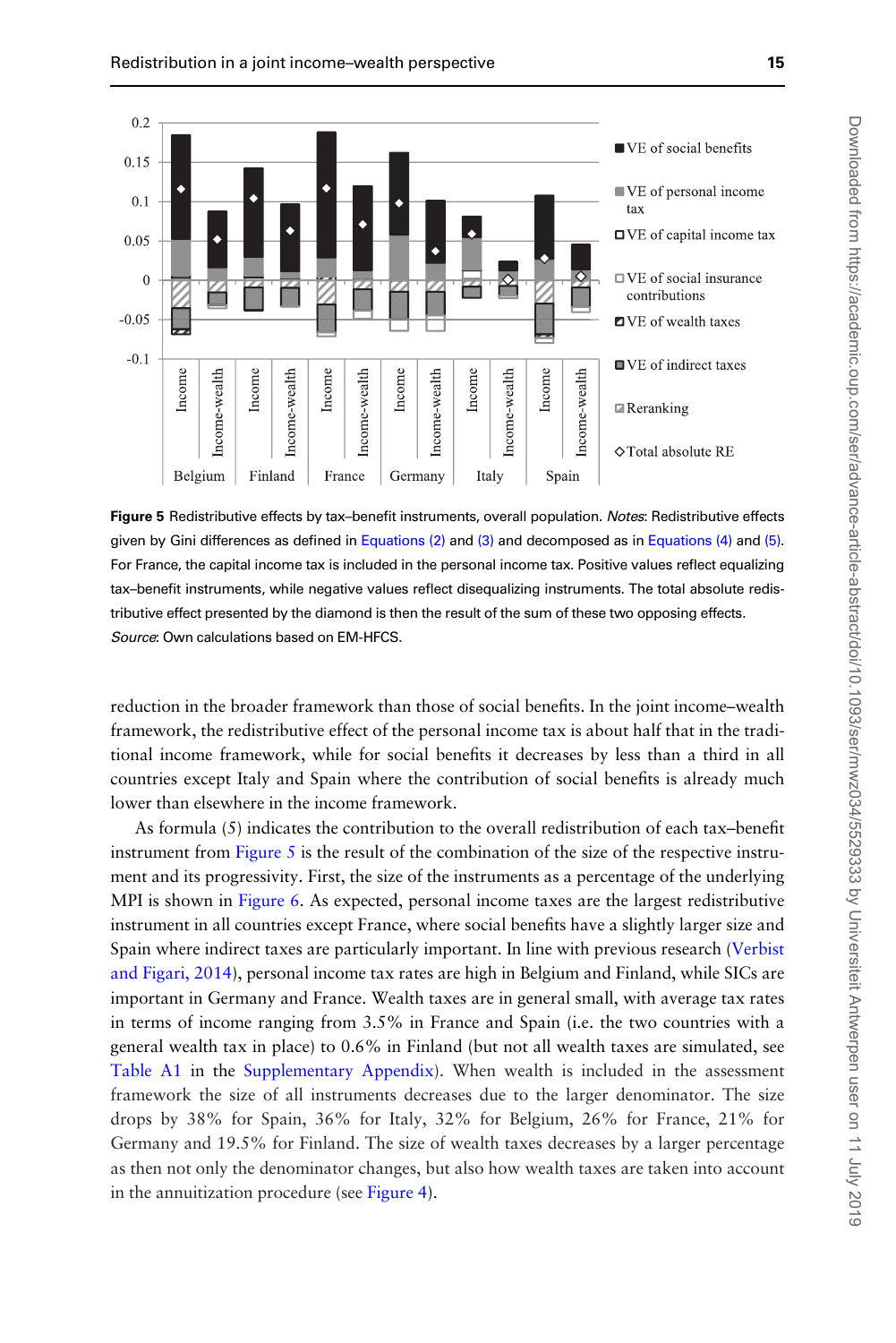<span id="page-15-0"></span>

Figure 6 Size of the tax–benefit instruments, overall population. Notes: Size of each instrument as a percentage of the underlying MPI plus GAW in the joint income–wealth framework. For France, the capital income tax is included in the personal income tax. Positive values reflect government revenues, while negative values reflect government expenses. Source: Own calculations based on EM-HFCS.

The degree of progressivity of the instruments is presented in [Table 3](#page-16-0) by means of Kakwani indices given by the difference between the concentration index of taxes (transfers) and the Gini index of pre-taxes (pre-transfers) distribution. In line with previous studies, we find that social benefits are the most progressive instrument, followed by taxes on income. With the exception of Spain, taxes on capital income are more progressive than taxes on other types of income, which is what is expected given that capital income is in general more unequally distributed than income from work. Indirect taxes, on the other hand, have a clear regressive incidence in all countries. Evidence on SICs and wealth taxes is more mixed across the six countries, with regressivity in some cases and progressivity in others. Indeed, when assessed against the income distribution wealth taxes are regressive in Belgium, Finland and Spain, while they are progressive in France and Italy and proportional in Germany. Such a different pattern observed across countries is not yet investigated in the fiscal literature and might provide novel insights in the design of new fiscal and social policies which could give more prominence to wealth in the definition of ability to pay taxes and benefit eligibility.

The comparison of the two living standards frameworks shows that social benefits remain relatively strongly pro-poor when assessed against the joint income–wealth distribution, sometimes even more so than by the distribution of income alone. This implies that those receiving social transfers such as unemployment benefits are typically households with both low incomes and low wealth, such that they are concentrated at the very bottom of the joint distribution. In contrast, the progressivity of personal income taxes drops relatively drastically between the income and joint income–wealth frameworks. Capital income taxes become slightly more progressive when evaluated against the joint income–wealth distribution than against the income distribution in Finland and Italy, while the opposite is true for Belgium and Germany and the same pro-poorness is found for Spain. Indirect taxes are even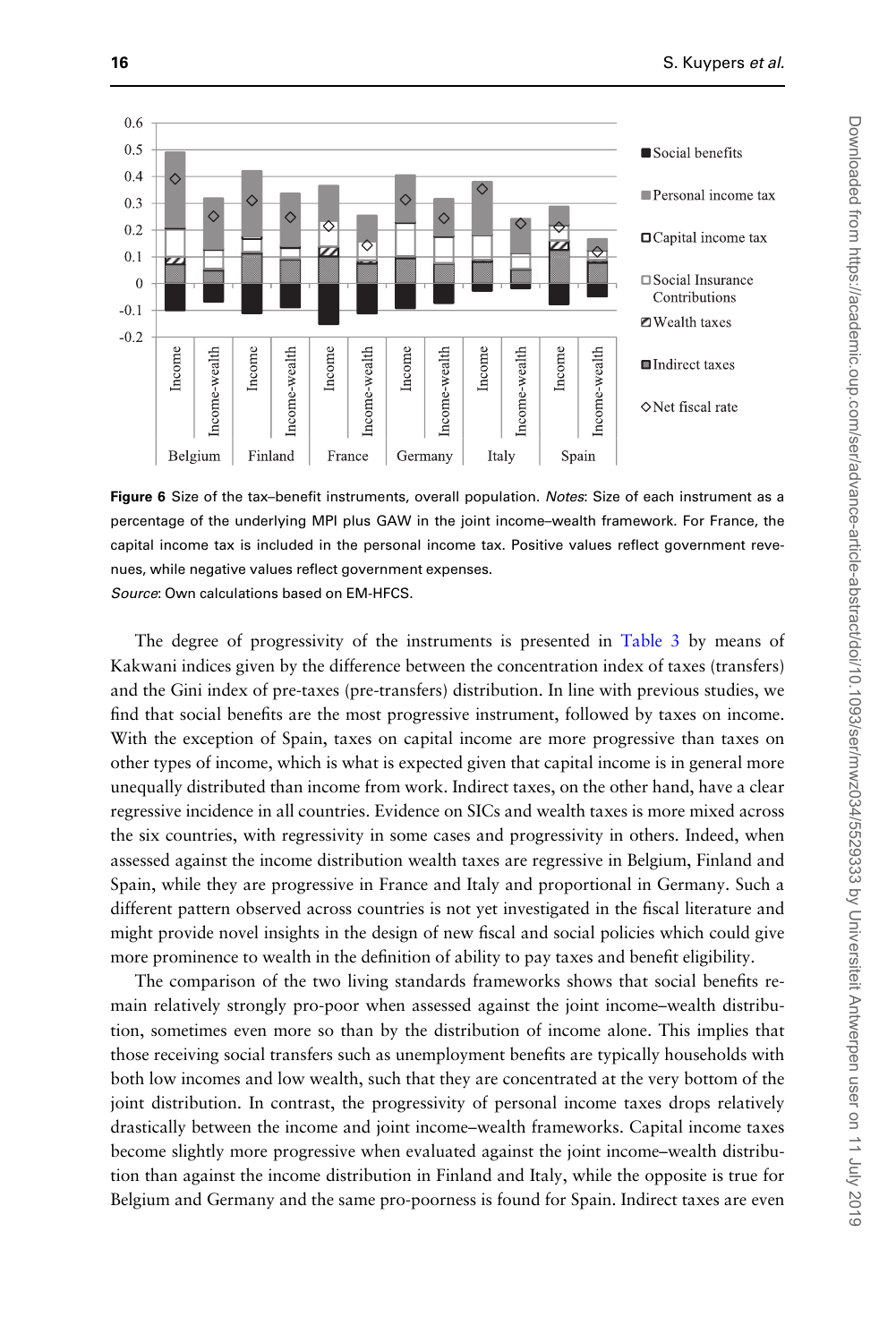| Country/redistributive instrument | Income framework | Joint income-wealth framework |
|-----------------------------------|------------------|-------------------------------|
| Belgium                           |                  |                               |
| Social benefits                   | 0.809(0.018)     | 0.787(0.018)                  |
| Personal income tax               | 0.102(0.007)     | 0.059(0.010)                  |
| Capital income tax                | 0.332(0.047)     | 0.327(0.048)                  |
| <b>SICs</b>                       | 0.017(0.007)     | $-0.047(0.009)$               |
| Wealth taxes                      | $-0.140(0.034)$  | $-0.004(0.015)$               |
| Indirect taxes                    | $-0.226(0.005)$  | $-0.241(0.007)$               |
| Total                             | 0.236(0.010)     | 0.200(0.011)                  |
| Finland                           |                  |                               |
| Social benefits                   | 0.703(0.006)     | 0.719(0.006)                  |
| Personal income tax               | 0.068(0.002)     | 0.033(0.002)                  |
| Capital income tax                | 0.146(0.013)     | 0.225(0.012)                  |
| <b>SICs</b>                       | 0.050(0.003)     | $-0.014(0.003)$               |
| Wealth taxes                      | $-0.080(0.005)$  | 0.126(0.004)                  |
| Indirect taxes                    | $-0.177(0.001)$  | $-0.196(0.002)$               |
| Total                             | 0.251(0.004)     | 0.220(0.004)                  |
| France                            |                  |                               |
| Social benefits                   | 0.826(0.005)     | 0.824(0.006)                  |
| Personal & capital income tax     | 0.147(0.002)     | 0.089(0.005)                  |
| <b>SICs</b>                       | $-0.043(0.003)$  | $-0.129(0.004)$               |
| Wealth taxes                      | 0.103(0.013)     | 0.210(0.007)                  |
| Indirect taxes                    | $-0.271(0.002)$  | $-0.306(0.003)$               |
| Total                             | 0.541(0.011)     | 0.493(0.012)                  |
| Germany                           |                  |                               |
| Social benefits                   | 0.779(0.015)     | 0.824(0.015)                  |
| Personal income tax               | 0.219(0.003)     | 0.114(0.009)                  |
| Capital income tax                | 0.293(0.033)     | 0.179(0.046)                  |
| <b>SICs</b>                       | $-0.081(0.005)$  | $-0.152(0.007)$               |
| Wealth taxes                      | 0.001(0.030)     | 0.160(0.012)                  |
| Indirect taxes                    | $-0.254(0.004)$  | $-0.303(0.006)$               |
| Total                             | 0.246(0.009)     | 0.159(0.012)                  |
| Italy                             |                  |                               |
| Social benefits                   | 0.620(0.045)     | 0.499(0.039)                  |
| Personal income tax               | 0.137(0.002)     | 0.067(0.004)                  |
| Capital income tax                | 0.243(0.018)     | 0.281(0.013)                  |
| <b>SICs</b>                       | 0.077(0.004)     | $-0.045(0.006)$               |
| Wealth taxes                      | 0.137(0.019)     | 0.268(0.010)                  |
| Indirect taxes                    | $-0.112(0.002)$  | $-0.184(0.004)$               |
| Total                             | 0.123(0.003)     | 0.027(0.005)                  |
| Spain                             |                  |                               |
| Social benefits                   | 0.822(0.015)     | 0.579(0.018)                  |
| Personal income tax               | 0.316(0.006)     | 0.249(0.008)                  |
| Capital income tax                | 0.203(0.021)     | 0.229(0.025)                  |
| <b>SICs</b>                       | $-0.092(0.008)$  | $-0.164(0.008)$               |
| Wealth taxes                      | $-0.098(0.027)$  | 0.165(0.009)                  |

<span id="page-16-0"></span>

| Table 3 Progressivity of tax-benefit instruments (Kakwani indices), overall population |  |  |  |
|----------------------------------------------------------------------------------------|--|--|--|
|----------------------------------------------------------------------------------------|--|--|--|

continued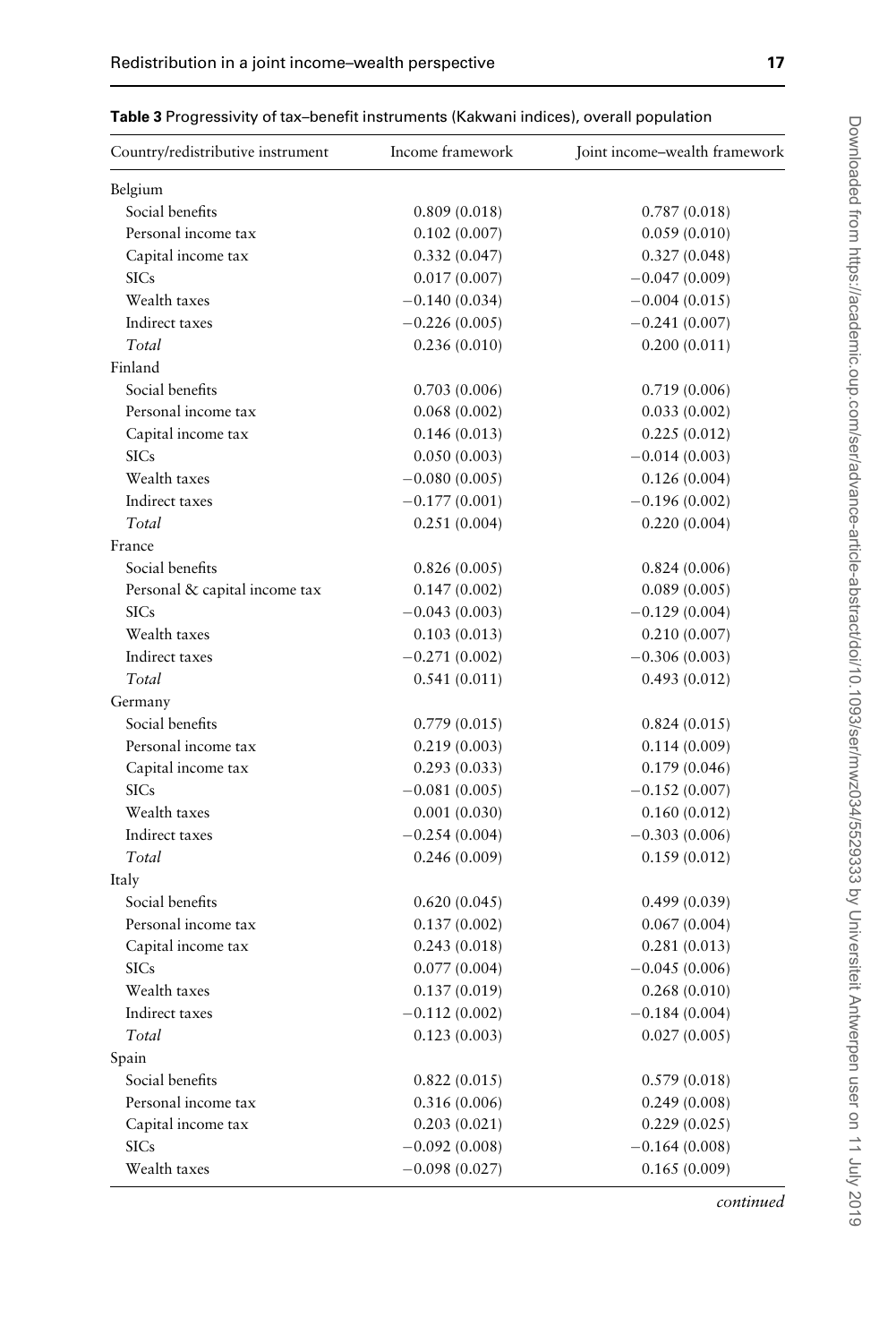| <b>TODIC J</b> COMMANDA           |                  |                               |
|-----------------------------------|------------------|-------------------------------|
| Country/redistributive instrument | Income framework | Joint income–wealth framework |
| Indirect taxes                    | $-0.245(0.003)$  | $-0.279(0.003)$               |
| Total                             | 0.215(0.011)     | 0.104(0.010)                  |
|                                   |                  |                               |

#### Table 3 Continued

Notes: A positive Kakwani index refers to a pro-poor instrument. For social benefits, this means that the Kakwani reflects the difference between the Gini of market + public pension income and the concentration coefficient of benefits ( $G_{\text{MPI}} - C_B$ ). Standard errors are shown between parentheses. All Kakwani indices are statistically significant at the 1% level with the exception of the wealth taxes of Belgium in the joint income–wealth framework and the wealth taxes of Germany in the income framework.

Source: Own calculations based on EM-HFCS.

more regressive when assessed in the joint income–wealth framework. As expected, wealth taxes become more pro-poor when wealth is included in the ranking variable (or less regressive in the case of Belgium). As a result, wealth taxes are more progressive than personal income taxes in Finland, France, Germany and Italy, while the opposite is true for Belgium and Spain.

Looking at alternative redistribution indices that put more weight on either the top or the bottom of the distribution (e.g. S-Gini indicator), the emerging relative redistributive effects are very similar as for the conventional Gini coefficient; welfare states are less redistributive when evaluated against the joint distribution of income and wealth compared with income alone (see Tables A2 and A3 in the [Supplementary Appendix](https://academic.oup.com/ser/article-lookup/doi/10.1093/ser/mwz034#supplementary-data)).

Finally, we also perform a sensitivity analysis considering only liquid assets for the annuitization as it implicitly assumes that income and wealth are perfectly fungible, while the conversion of non-liquid assets into cash is typically associated with a certain cost. As expected, the difference between the income and joint income–liquid assets frameworks is relatively small as a consequence of the fact that most households' wealth mainly consists of real estate wealth and/or that liquid assets are more strongly correlated with income than real assets (see Tables A4 and A5 in the [Supplementary](https://academic.oup.com/ser/article-lookup/doi/10.1093/ser/mwz034#supplementary-data) [Appendix\)](https://academic.oup.com/ser/article-lookup/doi/10.1093/ser/mwz034#supplementary-data).

#### 5. Decomposition by age

Age plays an important role when the redistributive effects assessed against joint income– wealth are compared with the traditional income approach. Due to the life cycle character of wealth accumulation, the elderly typically own large wealth. At the same time, they have short life expectancies resulting in relatively large annuities added to income, which in turn leads to high reranking among the elderly between the income and wealth distributions. However, the annuitization procedure does not take into account the large savings potential of non-elderly households. It is not likely that they will only have their current wealth available to annuitize until death; most of them will have plenty of opportunities throughout their working lives to accumulate wealth above and beyond the mere interest rate that is applied in the annuitization, for instance, by investing in real estate or the receipt of inheritances and gifts. Together with the previously mentioned issue of whether or not to treat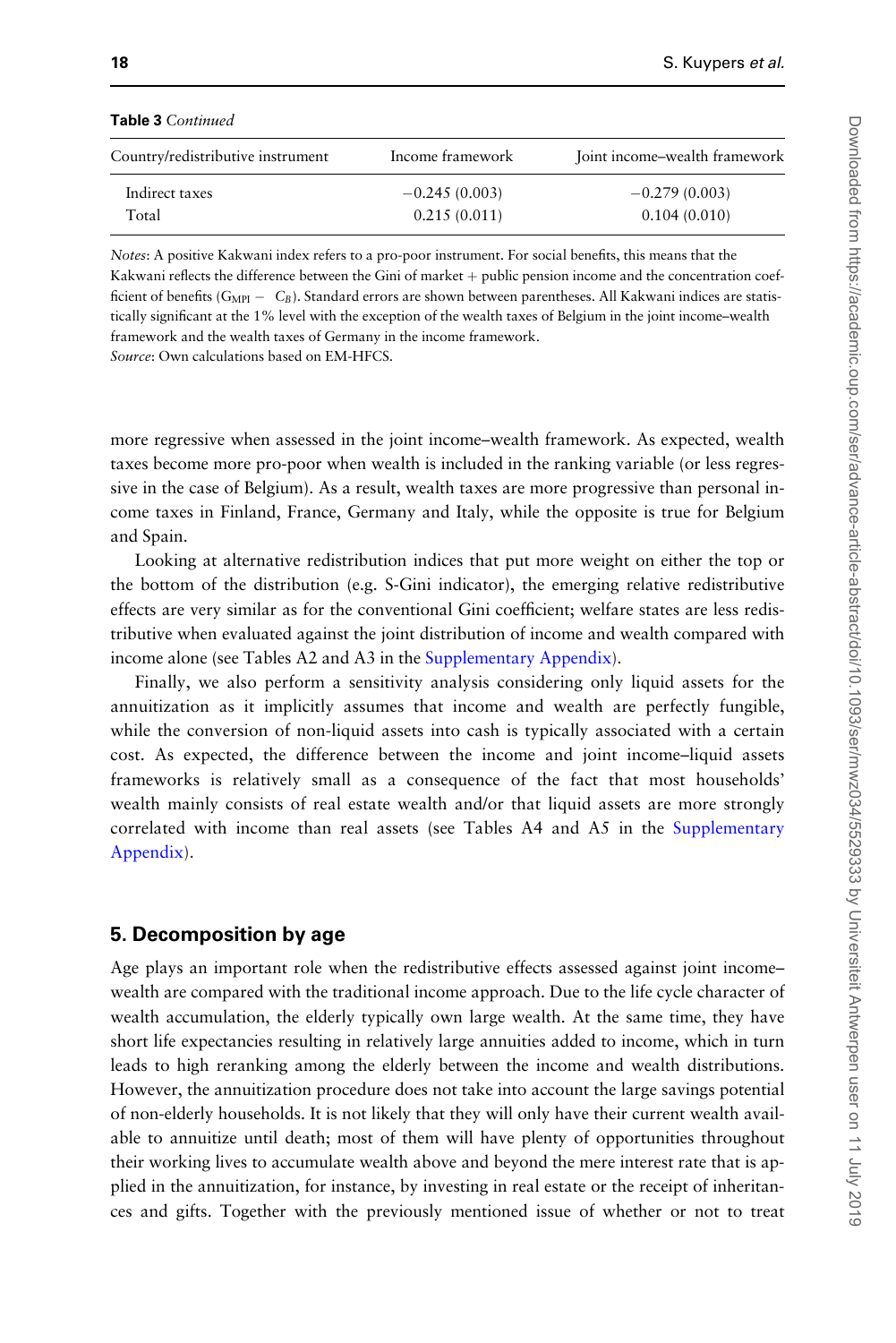| ī<br>$\frac{1}{2}$<br>ĺ                   |
|-------------------------------------------|
| conditions of<br>֦֖֖֖֖֪ׅ֚֚֚֚֚֘֝֬ <u>֓</u> |
|                                           |
| :<br>:<br>:                               |
| )<br>)<br>)<br>)                          |
|                                           |
| I                                         |
| .<br>ו<br>$\overline{a}$                  |

 $\overline{5}$ 

<span id="page-18-0"></span>

|                  | Non-elderly                   |            |                       |                     |                     |                     |                     | Elderly     |            |               |                                                                                                                                                                                             |                     |                       |                               |
|------------------|-------------------------------|------------|-----------------------|---------------------|---------------------|---------------------|---------------------|-------------|------------|---------------|---------------------------------------------------------------------------------------------------------------------------------------------------------------------------------------------|---------------------|-----------------------|-------------------------------|
| Country          | Gini MI                       | Gini MPI   | $Gini$ $C1$           | $M - C1$<br>Abs. RE | (as % of<br>Rel. RE | $MPL-CI$<br>Abs. RE | (as % of<br>Rel. RE | Gini MI     | Gini MPI   | Gini CI       | $(M - CI)$<br>Abs. RE                                                                                                                                                                       | (as % of<br>Rel. RE | $MPI - Cl$<br>Abs. RE | Rel. RE (as %<br>of Gini MPI) |
|                  |                               |            |                       |                     | Gini MI)            |                     | Gini MPI)           |             |            |               |                                                                                                                                                                                             | Gini MI)            |                       |                               |
| Income framework |                               |            |                       |                     |                     |                     |                     |             |            |               |                                                                                                                                                                                             |                     |                       |                               |
| Belgium          | 0.498                         | 0.480      | 0.345                 | 0.153               | 30.72               | 0.135               | 28.13               | 0.872       | 0.395      | 0.395         | 1477                                                                                                                                                                                        | 54.7                | 0.000                 | $\circ$                       |
|                  | (0.013)                       | (0.013)    | $\left( 0.011\right)$ | (0.006)             |                     | (0.005)             |                     | (0.022)     | (0.033)    | (0.042)       | (0.034)                                                                                                                                                                                     |                     | (0.017)               |                               |
| Finland          | 0.369                         | 0.368      | 0.257                 | 0.112               | 30.35               | 0.111               | 30.16               | 0.357       | 1.299      | 0.236         | 0.121                                                                                                                                                                                       | 33.89               | 0.63                  | 21.07                         |
|                  | (0.003)                       | (0.003)    | (0.002)               | (0.001)             |                     | (0.001)             |                     | (0.007)     | (0.007)    | (0.006)       | (0.004)                                                                                                                                                                                     |                     | (0.002)               |                               |
| France           | 0.470                         | 0.429      | 0.302                 | 0.168               | 35.74               | 0.127               | 29.6                | 0.811       | 0.370      | 0.310         | 0.501                                                                                                                                                                                       | 61.78               | 0.060                 | 16.22                         |
|                  | (0.003)                       | (0.003)    | (0.003)               | (0.002)             |                     | (0.002)             |                     | (0.008)     | (0.007)    | (0.006)       | $(0.007)$                                                                                                                                                                                   |                     | (0.004)               |                               |
| Germany          | 0.448                         | 0.432      | 0.321                 | 0.127               | 28.35               | 0.111               | 25.69               | 0.789       | 0.339      | 0.314         | 0.475                                                                                                                                                                                       | 60.2                | 0.025                 | 7.37                          |
|                  | (0.006)                       | (0.006)    | (0.005)               | (0.004)             |                     | (0.004)             |                     | (0.013)     | (0.009)    | (0.007)       | (0.013)                                                                                                                                                                                     |                     | (0.003)               |                               |
| Italy            | 0.433                         | 0.381      | 0.323                 | 0.110               | 25.4                | 0.58                | 15.22               | 0.828       | 0.337      | 0.274         | 0.554                                                                                                                                                                                       | 66.91               | 0.063                 | 18.69                         |
|                  | (0.004)                       | (0.004)    | (0.003)               | (0.002)             |                     | (0.001)             |                     | (0.007)     | (0.007)    | (0.006)       | (0.007)                                                                                                                                                                                     |                     | (0.003)               |                               |
| Spain            | 0.419                         | 0.395      | 0.385                 | 0.034               | 8.11                | 0.010               | 2.53                | 0.787       | 0.449      | 0.335         | 0.452                                                                                                                                                                                       | 57.43               | 0.114                 | 25.39                         |
|                  | (0.007)                       | (0.007)    | (0.007)               | (0.003)             |                     | (0.003)             |                     | (0.014)     | (0.011)    | (0.011)       | (0.012)                                                                                                                                                                                     |                     | (0.008)               |                               |
|                  | $Gini$ MI +                   | Gini MPI + | $\frac{+}{10}$        | Abs. RE(MI          | Rel. RE             | Abs. RE             | Rel. RE             | $Gini$ MI + | Gini MPI + | $Gini$ $C1 +$ | Abs. RE (MI+                                                                                                                                                                                | Rel. RE             | Abs. RE (MPI          | Rel.RE                        |
|                  | GAW                           | GAW        | NAW                   | $+$ GAW $-$         | as % of             | $\overline{MP1}$ +  | (as % of            | GAW         | GAW        | NAW           | $GAW -$                                                                                                                                                                                     | as % of             | $+$ GAW $-$           | (as % of                      |
|                  |                               |            |                       | $CI + NAW$          | Gini $MI +$         | $GAW -$             | $\sin MPI +$        |             |            |               | $CL + NAW)$                                                                                                                                                                                 | Gini $MI +$         | $C1 + NAN$            | $^{+}$<br>Gini MPI            |
|                  |                               |            |                       |                     | GAW)                | $U + NAV$           | GAW)                |             |            |               |                                                                                                                                                                                             | GAW)                |                       | GAW)                          |
|                  | Joint income-wealth framework |            |                       |                     |                     |                     |                     |             |            |               |                                                                                                                                                                                             |                     |                       |                               |
| Belgium          | 0.466                         | 0.458      | 0.374                 | 0.92                | 19.74               | 0.084               | 18.34               | 0.537       | 0.415      | 0.430         | 0.107                                                                                                                                                                                       | 19.93               | $-0.015$              | $-3.61$                       |
|                  | (0.010)                       | (0.010)    | (0.007)               | (0.005)             |                     | (0.005)             |                     | (0.015)     | (0.014)    | (0.014)       | (0.005)                                                                                                                                                                                     |                     | (0.004)               |                               |
| Finland          | 0.370                         | 0.371      | 0.295                 | 1.075               | 20.27               | 0.076               | 20.49               | 0.344       | 0.316      | 0.303         | 1.041                                                                                                                                                                                       | 11.92               | 0.013                 | 4.11                          |
|                  | (0.003)                       | (0.003)    | (0.002)               | (0.001)             |                     | (0.001)             |                     | (0.006)     | (0.006)    | (0.005)       | (0.003)                                                                                                                                                                                     |                     | (0.002)               |                               |
| France           | 0.456                         | 0.442      | 0.356                 | 0.100               | 21.93               | 0.086               | 19.46               | 0.598       | 1417       | 0.401         | 0.197                                                                                                                                                                                       | 32.94               | 0.016                 | 3.84                          |
|                  | (0.004)                       | (0.004)    | (0.004)               | (0.002)             |                     | (0.002)             |                     | (0.007)     | (0.006)    | (0.006)       | (0.004)                                                                                                                                                                                     |                     | (0.002)               |                               |
| Germany          | 0.473                         | 0.464      | 0.407                 | 0.066               | 13.95               | 0.057               | 12.28               | 0.620       | 0.403      | 0.419         | 0.201                                                                                                                                                                                       | 32.42               | $-0.016$              | $-3.97$                       |
|                  | (0.008)                       | (0.008)    | (0.010)               | (0.005)             |                     | (0.005)             |                     | (0.013)     | (0.009)    | (0.010)       | (0.008)                                                                                                                                                                                     |                     | (0.004)               |                               |
| Italy            | 0.435                         | 0.414      | 1.405                 | 0.030               | 6.9                 | 0.009               | 2.17                | 1.553       | ).414      | 1.421         | 0.132                                                                                                                                                                                       | 23.87               | $-0.007$              | $-1.69$                       |
|                  | (0.005)                       | (0.005)    | (0.006)               | (0.002)             |                     | (0.002)             |                     | (0.012)     | (0.010)    | $(0.011)$     | (0.004)                                                                                                                                                                                     |                     | (0.002)               |                               |
| Spain            | 0.411                         | 0.407      | 0.402                 | 0.009               | 2.19                | 0.005               | 1.23                | 0.500       | 0.427      | 0.396         | 0.104                                                                                                                                                                                       | 20.8                | 0.031                 | 7.26                          |
|                  | (0.007)                       | (0.007)    | (0.006)               | (0.002)             |                     | (0.001)             |                     | (0.009)     | (0.008)    | (0.007)       | (0.004)                                                                                                                                                                                     |                     | (0.003)               |                               |
|                  |                               |            |                       |                     |                     |                     |                     |             |            |               | Notes: RE, redistributive effect given by Gini differences as defined in Equations (2) and (3). Standard errors are shown between parentheses. All redistributive effects are statistically |                     |                       |                               |
|                  |                               |            |                       |                     |                     |                     |                     |             |            |               | significant at the 1% level, with the exception of the Belgian redistributive effect between MPI and CI for the elderly in the income framework. Source: Own calculations based on EM-      |                     |                       |                               |
|                  |                               |            |                       |                     |                     |                     |                     |             |            |               | Downloaded from https://academic.oup.com/ser/advance-article-abstract/doi/10.1093/ser/mwz034/5529333 by Universiteit Antwerpen user on 11 July 2019<br>HEC2                                 |                     |                       |                               |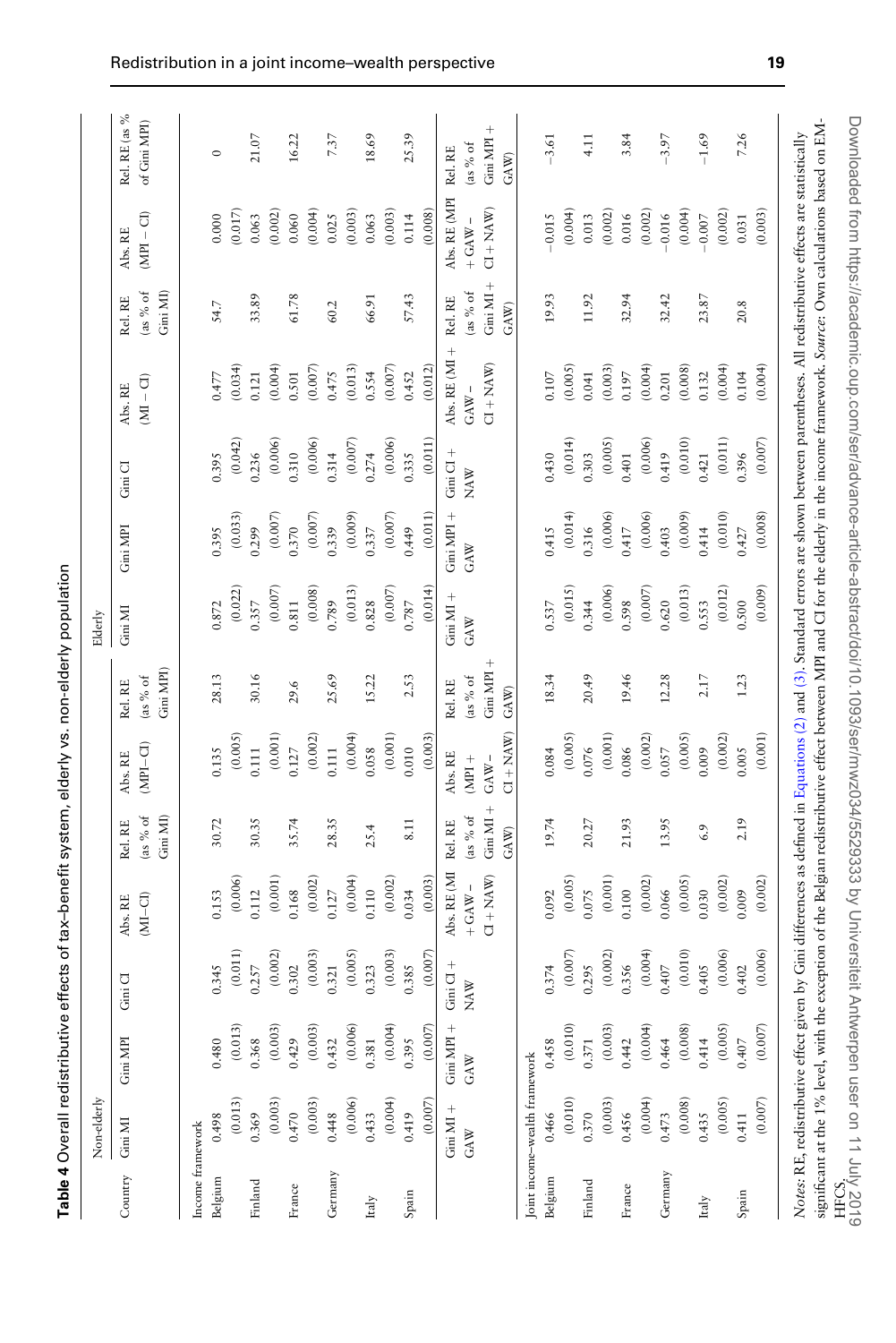

Figure 7 Redistributive effects by tax-benefit instruments, non-elderly population. Notes: Redistributive effects given by Gini differences as defined in [Equations \(2\)](#page-11-0) and [\(3\)](#page-11-0) and decomposed as in [Equations \(4\)](#page-13-0) and [\(5\)](#page-13-0). For France, the capital income tax is included in the personal income tax. Positive values reflect equalizing tax–benefit instruments, while negative values reflect disequalizing instruments. The total absolute redistributive effect presented by the diamond is then the result of the sum of these two opposing effects. Source: Own calculations based on EM-HFCS.

pensions as social transfer, these aspects imply that the situation of the elderly is very different and therefore hard to compare with that of the non-elderly.

Therefore, [Table 4](#page-18-0) presents Gini coefficients and redistributive effects for the elderly and non-elderly separately, again comparing the two assessment frameworks. In general, we find that inequality is considerably lower among the elderly than among their younger counterparts. Since elderly inequality is already very low for the original income concept, there is much less need for redistribution, which is confirmed by the fact that redistributive effects are lower than for the non-elderly. Exceptions are Italy and Spain, two countries characterized by relatively less generous redistributive systems for the non-elderly population. As before, the inclusion of wealth information results in an increase in the level of both before and after inequality and lower redistributive effects. Wealth holdings are relatively more important for the elderly which implies that the redistributive effects of the elderly are much stronger affected by the broader reference framework than those of the non-elderly.

In Figure 7, we present the contribution to the redistributive effects of each separate tax– benefit instrument as in [Figure 5,](#page-14-0) but this time only the non-elderly are included. We largely find the same trends as for the total population; social benefits achieve the highest redistribution in all countries except Italy, and also personal income taxes have an important redistributive effect. Indirect taxes negatively contribute to redistribution, while SICs, capital income and wealth taxes have a very small effect. Again the redistributive effects of all instruments decrease when wealth is taken into account to determine living standards. As for the total population, wealth taxes have a negative redistributive impact in Belgium, while they contribute positively to redistribution (but to a very limited extent) in France and Italy. Also the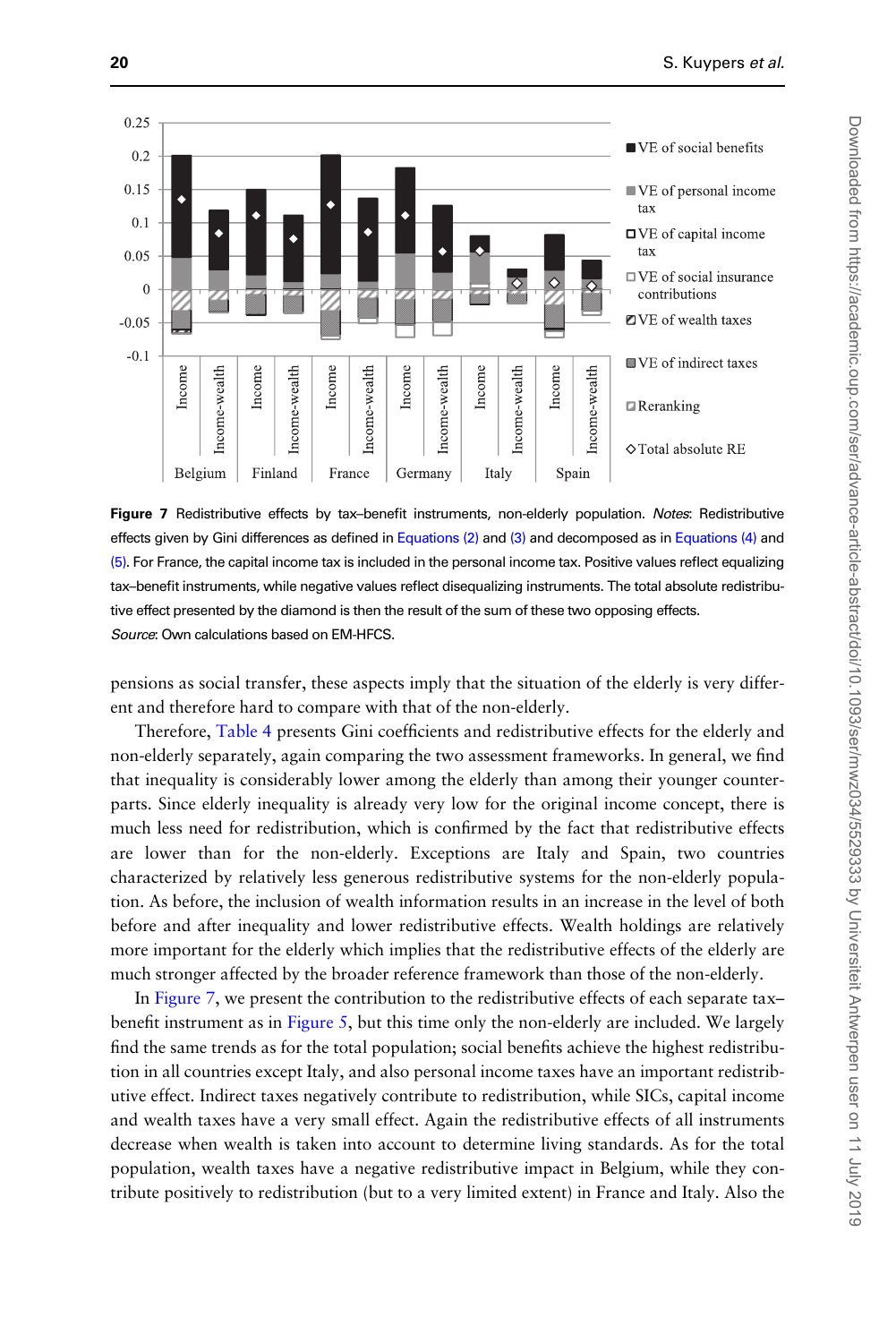further decomposition in terms of size and progressivity components remains largely similar when considering only the non-elderly population (See Table A6 in the [Supplementary](https://academic.oup.com/ser/article-lookup/doi/10.1093/ser/mwz034#supplementary-data) [Appendix](https://academic.oup.com/ser/article-lookup/doi/10.1093/ser/mwz034#supplementary-data)). Hence, although reranking between the income and wealth distributions is more significant among the elderly, taking into account wealth information results in lower redistributive effects irrespective of which of the three approaches to deal with the specific elderly issues is used; our results are robust to whether or not the elderly are included and whether pensions are included as part of MI or of the redistributive process.

## 6. Conclusion

In the last decades, there has been a renewed interest in inequality. Various studies have pointed towards increases in inequality in both income and wealth. Rising MI inequalities have only partially been offset by the redistributive effects of taxes and transfers (see e.g. [OECD, 2011,](#page-23-0) [2015\)](#page-23-0). This assessment, however, depends on the framework used to evaluate the redistributive effect. Consensus grows among scholars that income is a too narrow concept to assess living standards. In this article, we argue that also wealth should be incorporated and, hence, we assess redistributive instruments against the joint distribution of income and wealth. We also broaden the scope of tax–benefit instruments considered in our analysis with respect to the existing literature by including taxes related to wealth and indirect taxes.

We verified the hypothesis according to which welfare states across Europe are less redistributive when evaluated against the joint income–wealth framework than if considered under a partial income perspective only. Interestingly, this is the case for all tax-transfer instruments we consider. This follows on the one hand from the fact that the size of the redistributive instruments is smaller when using the joint income–wealth framework, and the other hand from a lower degree of progressivity. As taxes and benefits are largely incomerelated, their size is relatively smaller when measured against a living standards concept that is broadened with wealth. Existing wealth taxes are indeed relatively small in size, and thus cannot have a large redistributive impact; this illustrates that wealth considerations are largely absent when designing redistributive instruments. Also progressivity turns out to be lower when moving from the income to the joint income–wealth framework. In particular, personal income taxes and SICs are not as progressive as they are traditionally thought to be as they are levied on those with the highest labour incomes, which are not necessarily those with the highest wealth. The hypothesis about indirect taxes regressivity is confirmed: indirect taxes are not only regressive when assessed against income, but even more so when also wealth is taken into account. On the contrary, the hypothesis of progressivity of wealth taxes is not confirmed. Indeed, currently wealth taxes are hardly redistributive not only because they are very small in size, but in some countries, they are also proportional or even regressive. Moreover, although capital income taxes are more progressive than personal income taxes, they also achieve almost no redistribution because they are too small in size. Yet, social benefits do remain strongly pro-poor in the joint income–wealth framework. We also find that the strength of the impact of adding wealth information on redistributive outcomes may differ across countries depending on the level of wealth inequality and wealth taxation as well as the correlation between income and wealth.

Our analysis shows that the tax–benefit system is almost unilaterally focussed on reducing income inequality, while wealth considerations are largely absent. Our integration of the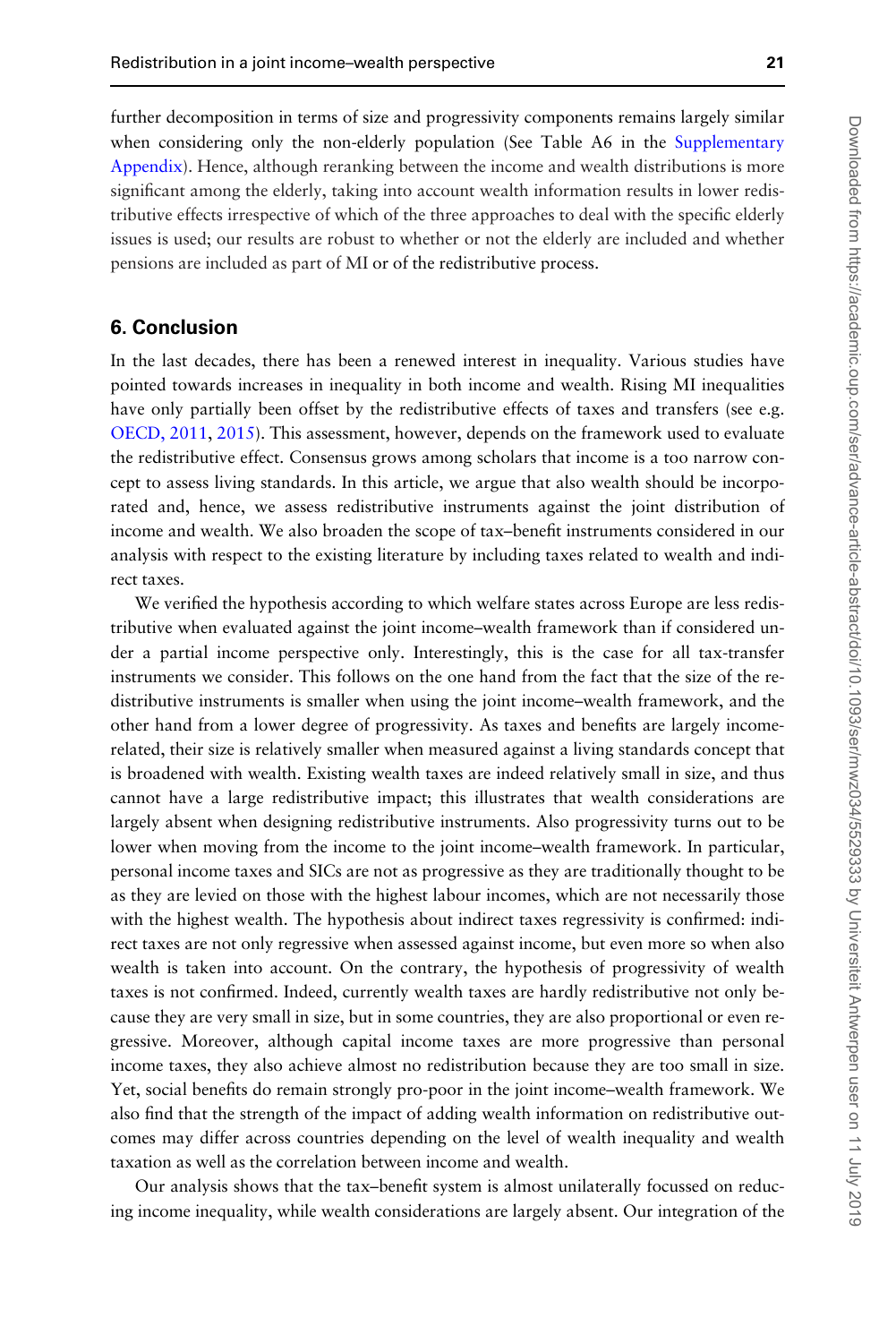<span id="page-21-0"></span>HFCS data in EUROMOD raises interesting future research possibilities on potential wealth policy reforms and their distributive, work incentive and budgetary consequences in a crosscountry perspective. These are highly relevant for policy makers too. Welfare states may increase their redistributive efforts in terms of overall inequality by including the wealth perspective in the design of the tax–benefit system. First, regarding the current debate on wealth taxation there is a special focus on policy reforms aimed at shifting some of the tax burden from labour to wealth taxation as well as the potential of wealth taxation to raise new government revenues in order to address current fiscal imbalances. Secondly, the broader income–wealth framework can imply new insights for social policy design. While social policies have traditionally focused on income maintenance, it is argued that encouraging asset accumulation among the poor is a potential new social policy strategy complementing existing ones. These so-called 'asset-based social policies' provide incentives to households to build up savings and assets. The policies that currently exist in most European countries typically encourage asset accumulation through tax incentives, which often make them unavailable for the poor ([Kuypers, 2018\)](#page-22-0).

#### Supplementary material

[Supplementary material](https://academic.oup.com/ser/article-lookup/doi/10.1093/ser/mwz034#supplementary-data) is available at SOCECO online.

## Acknowledgements

The authors acknowledge funding from the Joint Research Centre, Directorate B, Growth and Innovation – Fiscal Policy Analysis (B2, Sevilla) of the European Commission (Tender JRC/SVQ/ 2015/J.2/0005/NC). Sarah Kuypers and Gerlinde Verbist also acknowledge financial support from the Belgian Science Policy Office under contract BR/121/A5/CRESUS. In this paper we make use of EUROMOD version G1.0 and microdata from the Eurosystem Household Finance and Consumption Survey (HFCS - UDB 1.1 version - February 2015 release) and from the EU Statistics on Income and Living Conditions (EU-SILC). We are indebted to all past and current members of the EUROMOD consortium. The results published and the related observations and analysis may not correspond to results or analysis of the data producers.

#### References

- Arnold, J. M. et al. (2011) 'Tax Policy for Economic Recovery and Growth', The Economic Journal, 121, F59–F80.
- Avram, S., Levy, H. and Sutherland, H. (2014) 'Income Redistribution in the European Union', IZA Journal of European Labor Studies, 3, 1–29.
- Bach, S., Beznoska, M. and Steiner, V. (2014) 'A Wealth Tax on the Rich to Bring down Public Debt? Revenue and Distribution Effects of a Capital Levy in Germany', *Fiscal Studies*, 35, 67–89.
- Bengtsson, N., Holmlund, B. and Waldenström, D. (2016) 'Lifetime versus Annual Tax-and-Transfer Progressivity: Sweden, 1968–2009', The Scandinavian Journal of Economics, 118, 619–645.
- Bergh, A. (2005) 'On the Counterfactual Problem of Welfare State Research: How Can we Measure Redistribution? ', European Sociological Review, 21, 345–357.
- Boadway, R. and Keen, M. (2000) 'Redistribution', In Atkinson, A. B. (eds) Handbook of Income Distribution, Vol. 1, Amsterdam, North-Holland, pp. 677–789.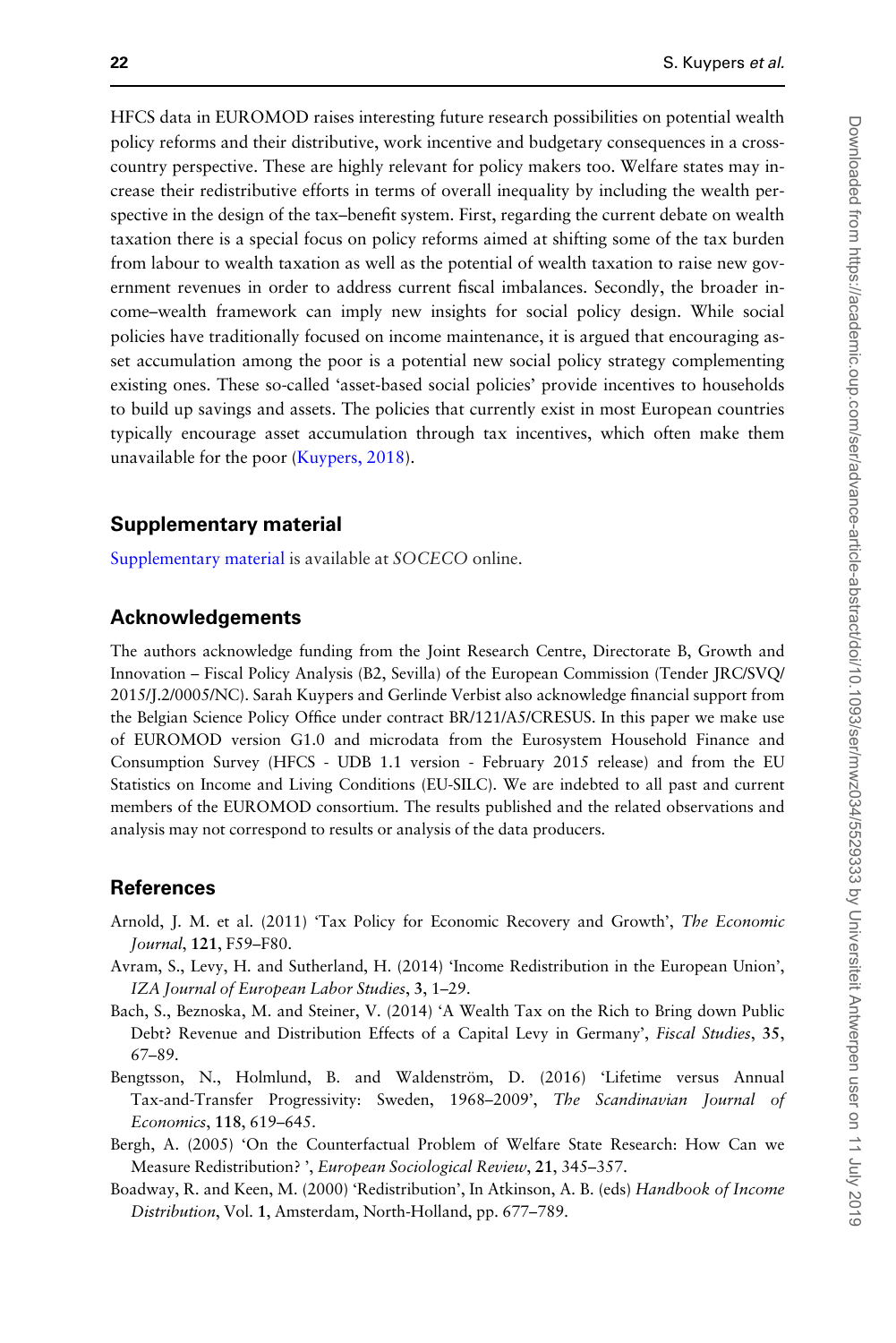- <span id="page-22-0"></span>Bouckaert, N. et al. (2016) Streamlining Indirect Tax Systems in France and Germany, Mimeo, EUROMOD Technical Report.
- Bradley, D. et al. (2003) 'Distribution and Redistribution in Postindustrial Democracies', World Politics, 55, 193–228.
- Brandolini, A., Magri, S. and Smeeding, T. (2010) 'Asset-Based Measurement of Poverty', Journal of Policy Analysis and Management, 29, 267–284.
- Cantó Sánchez, O. et al. (2016) Tax Shifting of Direct and Indirect Taxation in Italy and Spain, Mimeo, EUROMOD Technical Report.
- Cowell, F. and Van Kerm, P. (2015) 'Wealth Inequality: A Survey', Journal of Economic Surveys, 29, 671–710.
- Davies, J. (2009) 'Wealth and Economic Inequality', In Salverda, W., Nolan, B., & Smeeding, T. (eds) The Oxford Handbook of Economic Inequality, Oxford, Oxford University Press, pp. 127–149.
- De Agostini, P. et al. (2017) EUROMOD Extension to Indirect Taxation: Final Report. EUROMOD Technical Note EMTN 3.0, Colchester, ISER, University of Essex.
- Decoster, A. and Van Camp, G. (2001) 'Redistributive Effects of the Shift from Personal Income Taxes to Indirect Taxes: Belgium 1988-93', Fiscal Studies, 22, 79-106.
- Decoster, A. et al. (2010) 'How Regressive are Indirect Taxes? A Microsimulation Analysis for Five European Countries', Journal of Policy Analysis and Management, 29, 326–350.
- Eurosystem Household Finance and Consumption Network (HFCN) (2013a) The Eurosystem Household Finance and Consumption Survey—Methodological report for the first wave. ECB Statistics Paper No 1.
- Eurosystem Household Finance and Consumption Network (HFCN) (2013b) The Eurosystem Household Finance and Consumption Survey—Results from the first wave. ECB Statistics Paper No 2.
- Gornick, J. C. and Milanovic, B. (2015) Income inequality in the United States in cross-national perspective: Redistribution revisited. LIS Center Research Brief 1/2015.
- Huber, E. and Stephens, J. D. (2014) 'Income Inequality and Redistribution in Post-Industrial Democracies: Demographic, Economic and Political Determinants', Socio-Economic Review, 12, 245–267.
- Immervoll, H. and Richardson, L. (2011) Redistribution policy and inequality reduction in OECD countries: What has changed in two decades? OECD Social, Employment and Migration Working Papers No.122, Paris, OECD.
- Jäntti, M., Sierminska, E. and Van Kerm, P. (2013) 'The Joint Distribution of Income and Wealth', In Gornick, J. C., & Jäntti, M. (eds) Income Inequality. Economic Disparities and the Middle Class in Affluent Countries, Stanford, Stanford University Press, pp. 312–333.
- Jesuit, D. K. and Mahler, V. A. (2010) 'Comparing Government Redistribution across Countries: The Problem of Second-Order Effects', Social Science Quarterly, 91, 1390-1404.
- Kanbur, R. (2015) 'Globalization and Inequality', In Atkinson, A. B. and Bourguignon, F. (eds) Handbook of Income Distribution, Amsterdam, New York, North Holland, Elsevier, pp. 1845–1881.
- Kuypers, S. (2018) 'Two sides of the same coin? An investigation into the joint distribution of income and wealth and its applications to the analysis of poverty, inequality and redistribution', Doctoral Thesis, Antwerp, University of Antwerp, Faculty of Social Sciences.
- Kuypers, S. and Marx, I. (2018) 'Estimation of Joint Income-Wealth Poverty: A Sensitivity Analysis', Social Indicators Research, 136, 117–137.
- Kuypers, S., Figari, F. and Verbist, G. (2016) 'The Eurosystem Household Finance and Consumption Survey: A New Underlying Database for EUROMOD', International Journal of Microsimulation, 9, 35–65.